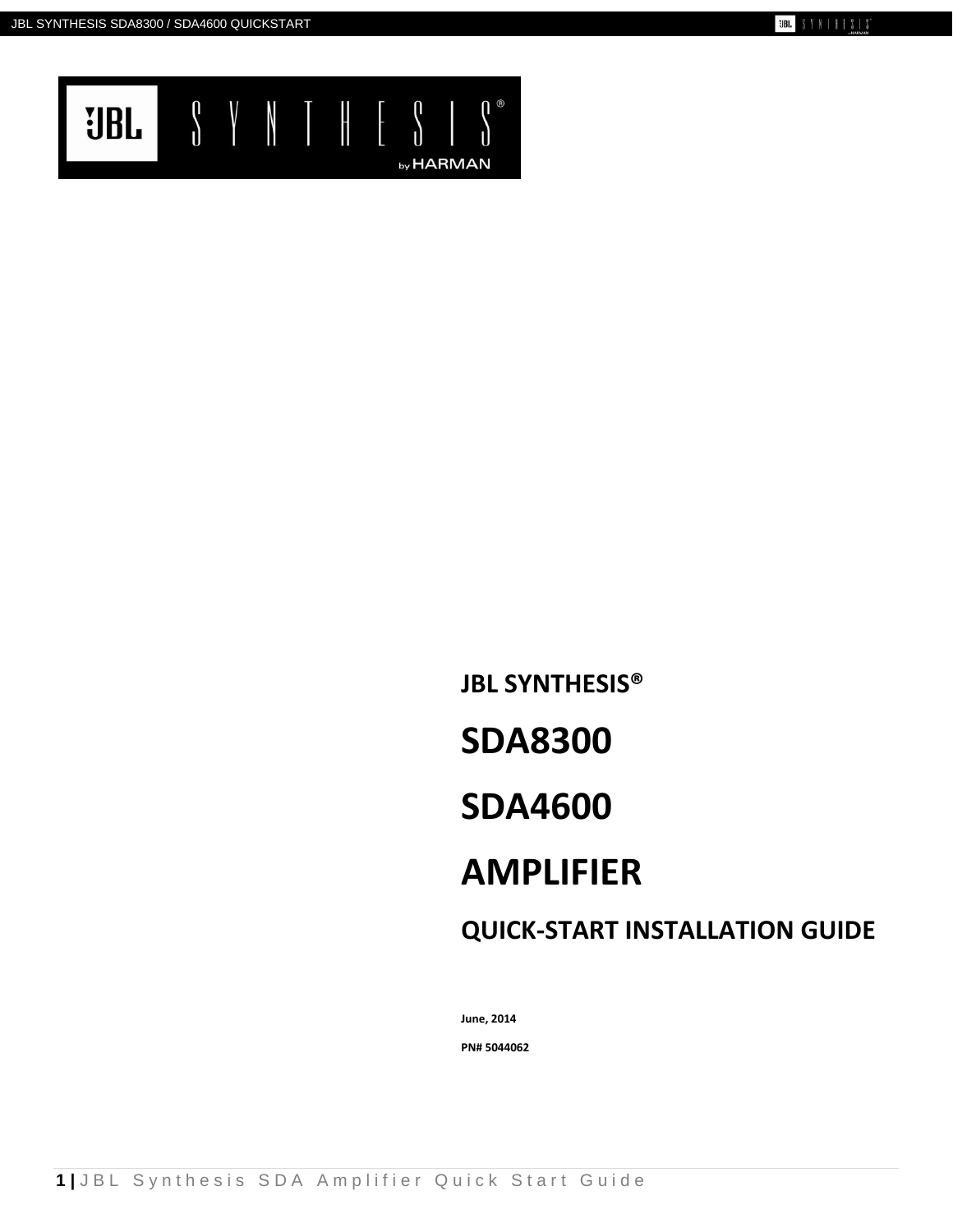$31111513$ 

## **IF YOU READ NOTHING ELSE IN THIS GUIDE READ THIS INFORMATION:**



#### **WARNING: Before you start to set up your amplifier, read and observe the Important Safety Instructions found at the beginning of this manual.**

The SDA amplifiers come pre-configured to work with the SDEC4500P using the BLU-LINK digital audio signal over Cat5e Ethernet cables. The amplifiers should not be connected to the home network. Analog audio input comes IN on the SDEC4500P (up to 12 channels) and OUT on the SDA8300 and/or SDA4600 without going through any Digital to Analog conversions (up to 20 Channels as standard, expandable to 128 channels).

Two alternate configurations are selected by using the included selection trigger that plugs into the GPIO input on the rear panel.

**The SDA8300** amplifier ships configured for a simple 7-channel system. The SDA8300 can access two (2) additional configurations. Using combinations of these configurations allows the system to output from a simple 7 x 300 Watt system to up to 16 x 300 Watts with discrete DSP for each channel with active bi-amp outputs on the Left-Center-Right.

**The SDA4600** ships configured for a 4-channel subwoofer (4x600 Watts). Up to two (2) additional configurations can be accessed for bridged high power subwoofers outputs (2x1200 Watts) with discrete channel DSP for each output. These are used with the Harman Patented "Sound Field Management" in the SDEC4500P.

The **SDEC-4500P** controls all DSP and BI-AMP speaker crossover settings and must be configured with either "JBL Synthesis ARCOS" software or "SDEC Control Panel Software v1.5". Go to [www.jblsynthesis.com](http://www.jblsynthesis.com/) to download the correct software.



CAUTION: Before you begin, make sure your amplifier is disconnected from the power source and that all level controls are set to INF.

### **Ensure Proper Cooling**

When using an equipment rack, mount units directly on top of each other. Close any open spaces in the rack with blank panels.(Open spaces will reduce cooling efficiency.) DO NOT block front or rear air vents. (The rack should be a minimum of two inches (5.1 cm) away from the amplifier, and the back of the rack should be a minimum of four inches (10.2 cm) from the amplifier back panel.

Air flow is front to back.



**WARNING: The third prong of this connector (ground) is an important safety feature. Do not attempt to disable this ground connection by using an adapter or other methods.**

#### **Fuse**

A fuse (F1) located near the IEC power inlet protects the amplifier from excessive AC current draw. The fuse is field replaceable. Replace with same type fuse; LittelFuse 314 Series F20AH 250V. Please contact JBL Service department for more information.

#### **Step by Step Setup Guide**

- **1. Connect Preamp/Surround Processor and SDEC4500P**
- **2. Connect Blu-Link Digital Audio Link from SDEC4500P to SDA Amplifier(s) using standard Ethernet Cat5e cables**
- **3. [Optional] Connect Powered Subwoofers to SDEC4500P**
- **4. Setup of SDA8300 for Single (8-channel) or Dual unit (16-channel) configuration and connect speakers**
- **5. Setup of SDA4600 for Single (4-channel x 600 W) or Bridged (2-Channel x 1200 W) or Bridged Dual unit configuration and connect subwoofers**

#### **Blu-Link Digital Connection**

Digital audio is sent in a daisy-chain from one device to the next using a standard Cat5e patch cable. Connect the OUT from the SDEC4500P to the IN of the first amplifier. Continue with each amplifier in the system connecting from OUT to IN. Up to 60 Amplifiers can be connected with up to 128 discrete channels.

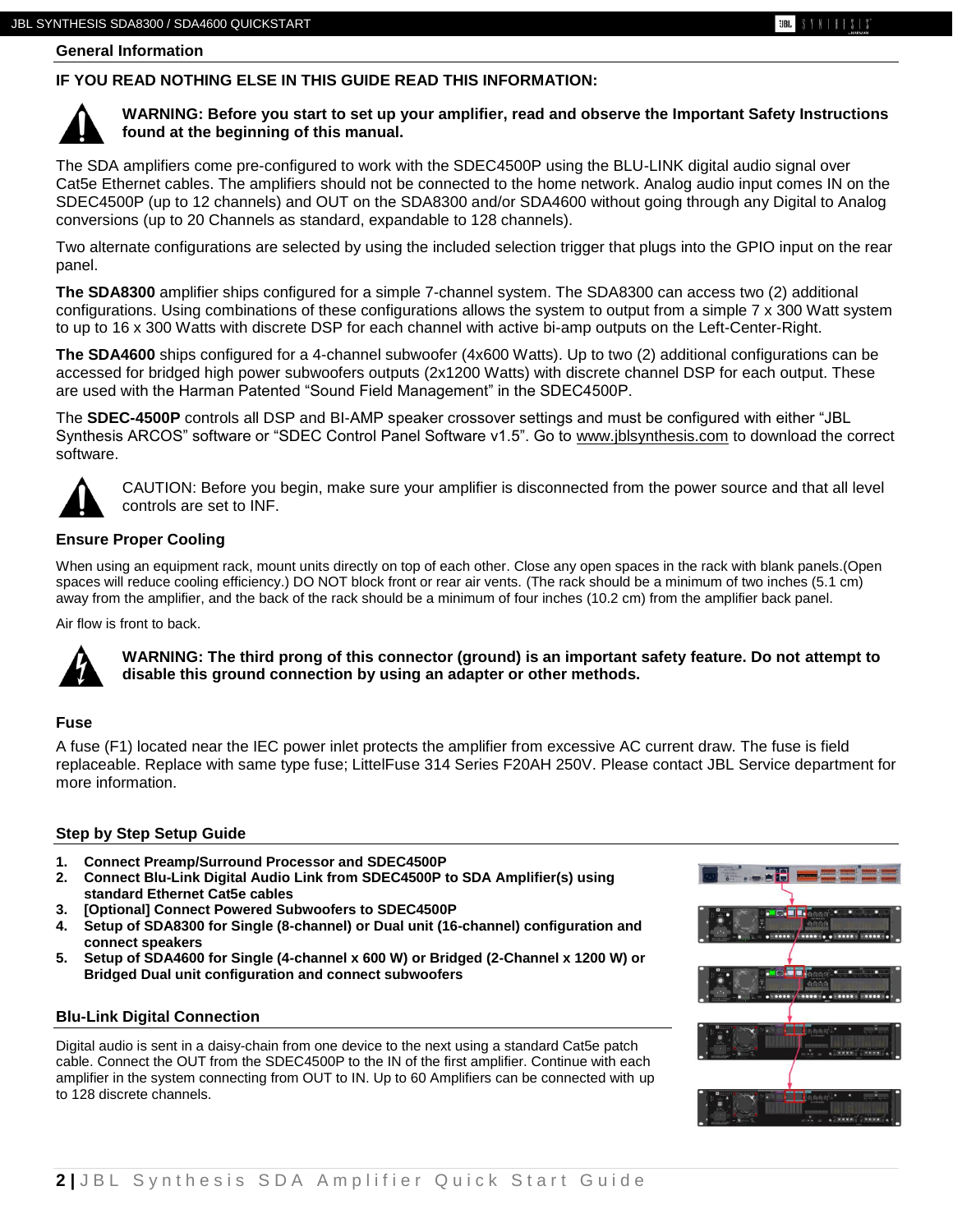#### **Amplifier Configuration**

Each amplifier can be configured for different operational modes by using the included jumper plugs and the GPIO port on the rear panel. The plugs are labeled "Configuration 2" and "Configuration 3". Do not connect anything else into the GPIO port.

**Configuration 1 would be typical of an standard 7.1 system and combination of Configuration 2 + Configuration 3 would be typical of an expanded 9.4 or active bi-amplified system.**

#### **Speaker Connection**

Each output of the SDA amplifiers is assigned a specific speaker channel. This is based on the Configuration and the setup of the SDEC4500P for the correct speakers. Use the chart and pictures on the next pages to connect the speakers correctly. **Use Category 2 speaker cable**.



**Never connect the output to a power supply, battery or power main. Electrical shock may result.**

#### **SDA8300 Factory Default Configuration 1**

| <b>CONFIGURATION 1</b>         | <b>AMP</b><br><b>CHANNEL</b> | <b>BART</b><br>. .                                               |
|--------------------------------|------------------------------|------------------------------------------------------------------|
| <b>LEFT</b>                    |                              | Confi<br>dtion<br>NPUT ATTINUATION                               |
| <b>RIGHT</b>                   |                              | 103-2400**                                                       |
| CENTER FULL RANGE (CENTER LOW) |                              | ∐ AM<br>— <del>ମୃદ୍</del> ଧ ସମସ                                  |
| CENTER HIGH (BI-AMP ONLY)      |                              | <b>CATCH TERENCE THERE UP LECTH</b><br>UNIOL GROUNDED F/C OSTERO |
| <b>SIDE LEFT</b>               | 5                            |                                                                  |
| <b>SIDE RIGHT</b>              | 6                            | 8 channel main speaker system                                    |
| <b>REAR LEFT</b>               |                              |                                                                  |
| <b>REAR RIGHT</b>              | $\Omega$                     |                                                                  |

#### **SDA8300 Configuration 2**

| <b>CONFIGURATION 2</b>              | <b>AMP</b><br><b>CHANNEL</b> |                                                                                                                                             |
|-------------------------------------|------------------------------|---------------------------------------------------------------------------------------------------------------------------------------------|
| LEFT FULL RANGE / LEFT LOW          |                              | Configuration 2                                                                                                                             |
| <b>LEFT HIGH</b>                    |                              |                                                                                                                                             |
| <b>RIGHT FULL RANGE / RIGHT LOW</b> |                              | $-1 + + T$<br><b>BOOD &amp; &amp; DOOD &amp;</b><br>$\bullet$<br>CALTON: TRADACE THE MILITARY<br>16 channel main speaker system (ch1 - ch8) |
| <b>RIGHT HIGH</b>                   | 4                            |                                                                                                                                             |
| CENTER FULL RANGE / CENTER LOW      | 5                            |                                                                                                                                             |
| <b>CENTER HIGH</b>                  | 6                            |                                                                                                                                             |
| AUX 1 LEFT / HEIGHT LEFT FRONT      |                              |                                                                                                                                             |
| AUX 1 RIGHT / HEIGHT RIGHT FRONT    |                              |                                                                                                                                             |

#### **SDA8300 Configuration 3**

| <b>CONFIGURATION 3</b>           | <b>AMP</b><br><b>CHANNEL</b> | <b>INPUT</b><br>Configuration 3<br>WAY AVAI     |
|----------------------------------|------------------------------|-------------------------------------------------|
| SIDE LEFT 1                      |                              |                                                 |
| SIDE RIGHT 1                     |                              |                                                 |
| SIDE LEFT 2                      |                              | $-1 + + 7 -$<br>$-8+ +5-$<br>$-4++3$<br>$-2++1$ |
| SIDE RIGHT 2                     | 4                            | CATCH TRINGETHER USES                           |
| SIDE LEFT 3 / HEIGHT LEFT REAR   |                              | 16 channel main speaker system (ch9 - ch16)     |
| SIDE RIGHT 3 / HEIGHT RIGHT REAR | հ                            |                                                 |
| <b>REAR LEFT</b>                 |                              |                                                 |
| <b>REAR RIGHT</b>                | 8                            |                                                 |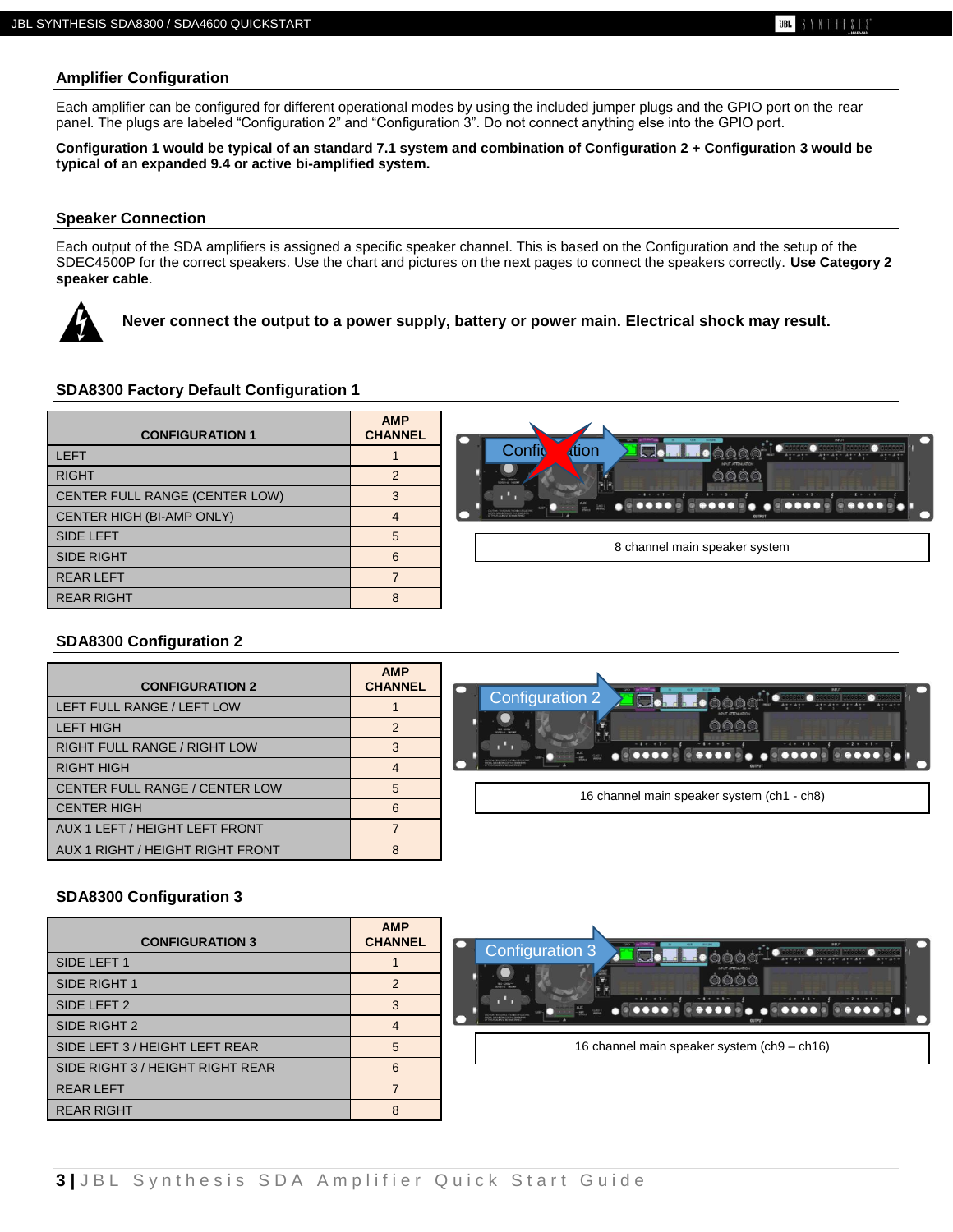#### **SIBLE**  $31111313$

## **SDA4600 Factory Default Configuration 1 (600 x 4)**

| <b>CONFIGURATION 1</b> | <b>AMP CHANNEL</b> |
|------------------------|--------------------|
| SUBWOOFER 1            |                    |
| SUBWOOFER 2            |                    |
| SUBWOOFER 3            |                    |
| SUBWOOFER 4            |                    |



## **SDA4600 Configuration 2 (1200 x 2)**

| <b>CONFIGURATION 2</b> | <b>AMP CHANNEL</b> |
|------------------------|--------------------|
| SUBWOOFER 1            | $1 + [POSITIVE]$   |
|                        | $2 + [NEGATIVE]$   |
| SUBWOOFER 2            | $3 + [POSITIVE]$   |
|                        | $4 + [NEGATIVE]$   |



## **SDA4600 Configuration 3 (1200 x 2)**

| <b>CONFIGURATION 3</b> | <b>AMP CHANNEL</b> |
|------------------------|--------------------|
| SUBWOOFER 3            | $1 + [POSITIVE]$   |
|                        | $2 + [NEGATIVE]$   |
| SUBWOOFER 4            | $3 + [POSITIVE]$   |
|                        | $4 + [NEGATIVE]$   |



Bridged Subwoofer speaker system (ch3 - ch4)

For low impedance loads, select the appropriate size of wire based on the distance from amplifier to speaker

| UP to 25 ft. (7.6 m)    | <b>16 AWG</b> |
|-------------------------|---------------|
| 26-40 ft. (7.9-12.2 m)  | <b>14 AWG</b> |
| 41-60 ft. (12.5-18.3 m) | <b>12 AWG</b> |
| $>60$ ft. (18.3 m)      | <b>10 AWG</b> |





**CAUTION: Never use shielded cable for output wiring.**



**CAUTION: Never connect the speaker return to the chassis of the amplifier, or damage to the amplifier may result.**



**NOTE: Custom wiring should only be performed by qualified personnel. Class 2 output wiring is required.**



**CAUTION: To prevent electric shock, do not remove covers. No user serviceable parts inside. Refer servicing to a qualified technician.**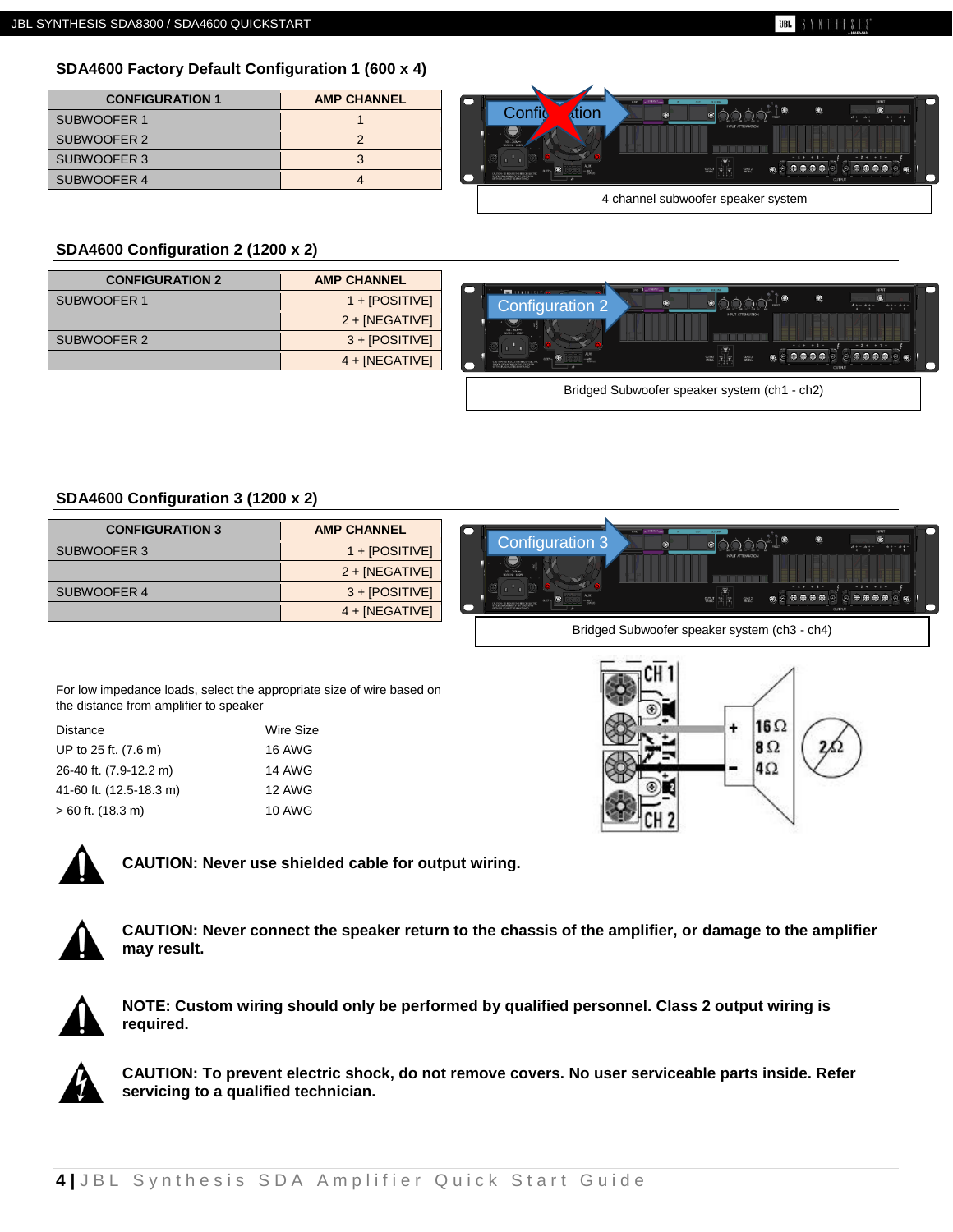### **JBL** SYNTHESES\*

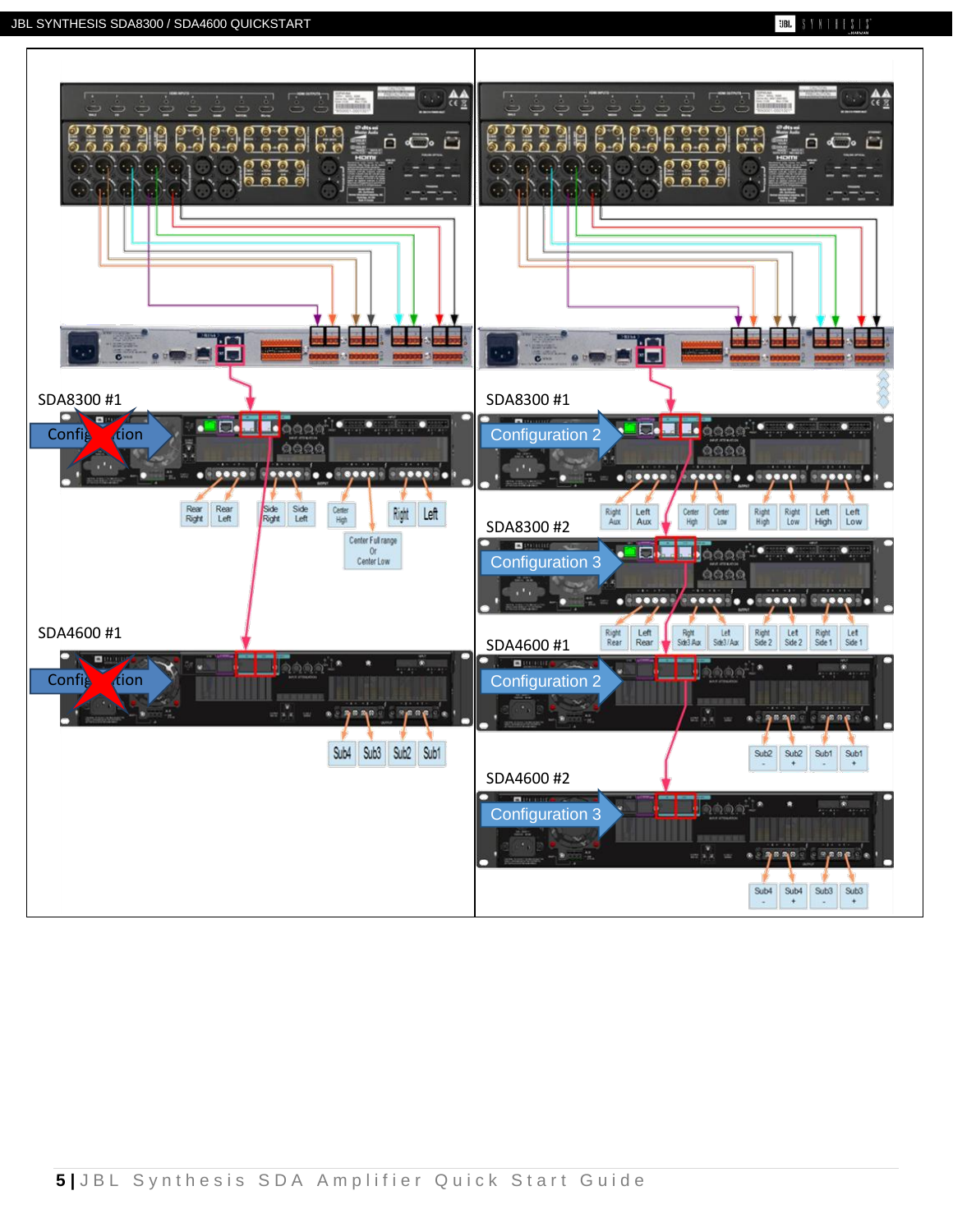**Información General**

#### **SI NO VA A LEER ESTA GUÍA, LEA ESTA INFORMACIÓN:**



**ADVERTENCIA: Antes de empezar al montar el amplificador, consulte y observe las instrucciones de seguridad importantes que se encuentran al principio de este manual.**

Los amplificadores de SDA vienen preconfigurados para trabajar con el SDEC4500P utilizando la señal de audio digital BLU-LINK a través de cables Ethernet Cat 5e. Los amplificadores no se deben conectar a la red doméstica. La entrada de audio analógica procede del SDEC4500P (hasta 12 canales) y sale del SDA8300 y/o SDA4600 sin sufrir ninguna conversión digital a analógica (hasta 20 canales, expandible hasta 128 canales).

Se pueden seleccionar dos configuraciones alternativas mediante el selector incluido que se conecta a la entrada GPIO en el panel posterior.

El **SDA8300** se suministra configurado para un sistema simple de 7 canales. El SDA8300 puede acceder a dos (2) configuraciones adicionales. Usando combinanciones de estas configuraciones permite desde un sistema dé salida simple de 7 x 300 W hasta 16 x 300 W con DSP independiente para cada canal con salidas activas biamplificadas para el izquierdo, central y derecho.

El **SDA4600** se suministra configurado para un subwoofer de 4 canales (4 x 600 W). Se puede acceder hasta dos (2) configuraciones adicionales con salidas puenteadas de subwoofer de alta potencia (2x 1200 W) con DSP separado/independiente para cada salida. Estos se utilizan con el sistema patentado "Sound Field Management" de Harman en el SDEC4500P.

El **SDEC - 4500P** Controla todos los parametros de DSP, incluyendo BI-AMP y la separacion de frecuencia de los altavoces los cuales se deben configurar con el software "JBL Synthesis ARCOS" o "Software v1.5 Panel de control SDEC". Accese www.jblsynthesis.com para descargar el software adecuado.

#### **Fusible**

Un fusible (F1) situado cerca de la entrada de alimentación IEC protege el amplificador de una entrada excesiva de corriente CA. El fusible se puede sustituir. Sustitúyalo por otro del mismo tipo, LittelFuse 314 Serie F20 AH 250 V. Póngase en contacto con el departamento de servicio técnico JBL para obtener más información.

#### **Paso a Paso Guía de Configuración**

- **1. Conecte el preamplificador/procesador Surround y SDEC4500P**
- **2. Conecte el enlace de audio digital Blu-Link desde SDEC4500P al amplificador o los amplificadores SDA con cables estándar Ethernet Cat 5e**
- **3. [Opcional] Conecte los subwoofers activos al SDEC4500P**
- **4. Configuración del SDA8300 modo individual (8 canales) o configuracion de dos unidades (16 canales) y conecte los altavoces**
- **5. Configuración del SDA4600 para (4 canales x 600 W) o en modo puente (2 canales x 1200 W) o configuración de dos unidades modo puente y conecte los subwoofers**

#### **ConexiónBlu-Link digital**

El audio digital se envía en una conexión en cadena de un dispositivo a otro mediante un cable de conexión Cat 5e estándar. Conecte la salida OUT del SDEC4500P a la entrada IN del primer amplificador. Continúe con cada amplificador del sistema de conexión OUT a IN. Es posible conectar hasta 60 amplificadores con hasta 128 canales.



#### **Configuración de los amplificadores**

Cada amplificador se puede configurar para diferentes modos de funcionamiento mediante el uso de puentes y el puerto GPIO en el panel posterior. Los puentes están etiquetados como "Configuración 2" y "Configuración 3". No conecte ninguna otra cosa en el puerto GPIO.

#### **Asegurar un enfriamiento adecuado**

Si utiliza un bastidor para equipos, monte las unidades directamente una encima de la otra. Cierre los espacios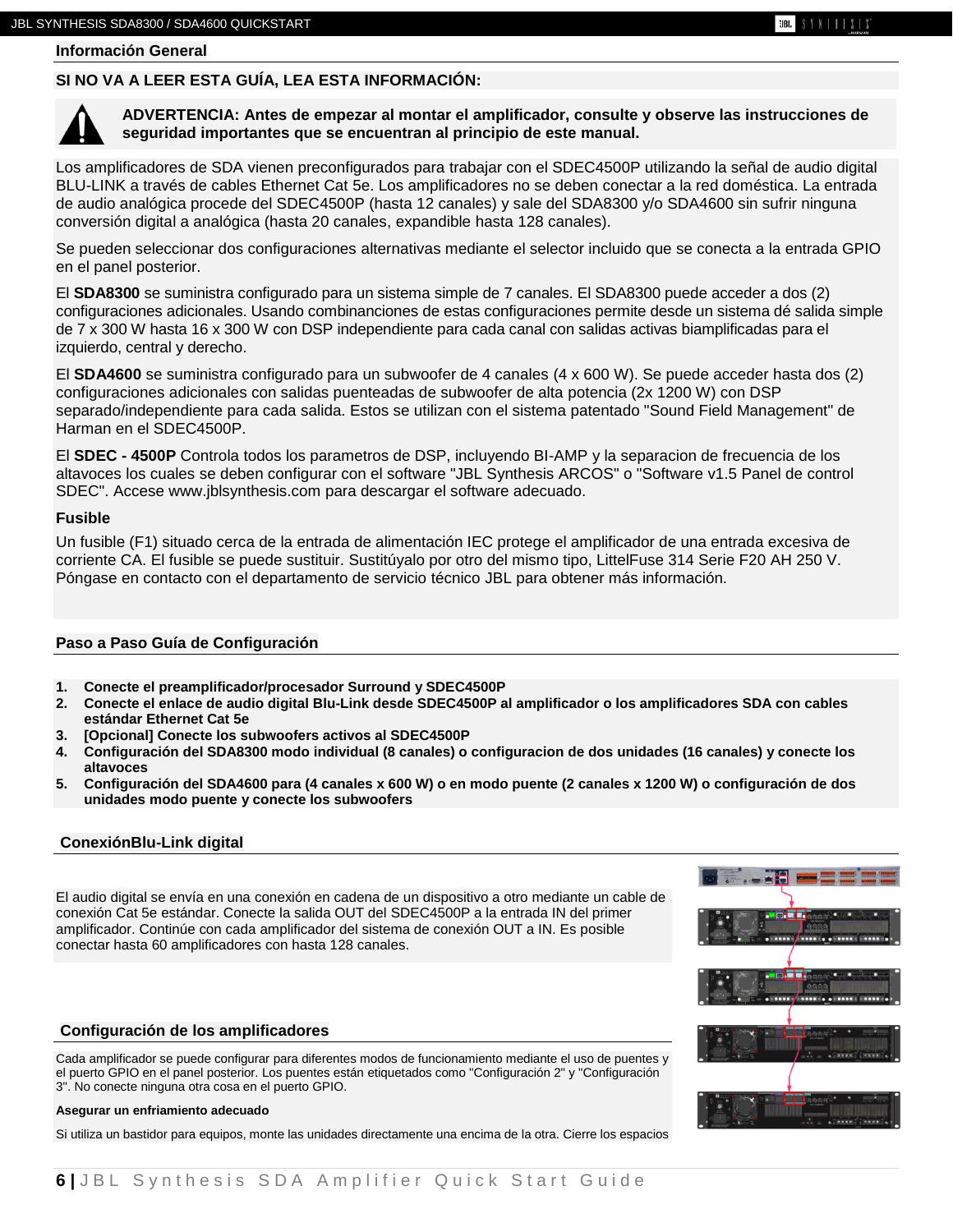UBL.  $3$   $1$   $1$   $1$   $1$   $1$   $3$   $1$   $3$ 

abiertos del bastidor con tapas. (Los huecos abiertos reducen la eficiencia de enfriamiento). NO BLOQUEE las aberturas de circulación de aire delanteras ni traseras.

(El bastidor debe estar por lo menos a 5,1 cm del amplificador y la parte posterior del bastidor debe estar por lo menos a 10,2 cm del panel posterior del amplificador.

El aire circula de la parte frontal hacia atrás.



**ADVERTENCIA: La tercera terminal del conector (toma de tierra) es una característica de seguridad importante. No intente inhabilitar esta conexión a tierra con adaptadores ni otros métodos.**

**PRECAUCIÓN: Antes de empezar, compruebe que el amplificador esté desconectado de la alimentación eléctrica y que todos los controles de nivel estén en la posición INF.**

#### **Conexión de altavoces**



**No conecte nunca la salida a una fuente de alimentación, batería ni red eléctrica. Puede provocar una descarga eléctrica.**

A cada salida de los amplificadores de SDA se le asigna un canal de altavoz específico. Esto se basa en la configuración y la configuración del SDEC4500P para los altavoces correctos. Utilice el gráfico y las imágenes en las páginas siguientes para conectar los altavoces correctamente. **Utilice cable para altavoces de Categoría 2**.

#### **SDA8300 Factory Default Configuration 1**

| <b>CONFIGURATION 1</b>            | <b>AMP</b><br><b>CHANNEL</b> | <b>BRIT</b>                                   |
|-----------------------------------|------------------------------|-----------------------------------------------|
| /IZQUIERDA/                       |                              | Confi<br>dtion<br>$A = -A +  A + - A + - A +$ |
| DERECHO /                         |                              |                                               |
| CENTRO GAMA COMPLETA (BAJO)       |                              |                                               |
| CENTRO ALTO (SOLO BIAMPLIFICADOR) |                              | <b>MOOR AND ACTIVE OF THE CONDUCT</b>         |
| / LADO IZQUIERDO /                |                              |                                               |
| /LADO DERECHO/                    | 6                            | Sistema principal de altavoces de 8 canales.  |
| POSTERIOR IZQUIERDO/              |                              |                                               |
| POSTERIOR DERECHO /               |                              |                                               |

#### **SDA8300 Configuration 2**

| <b>CONFIGURATION 2</b>                               | <b>AMP</b><br><b>CHANNEL</b>                                       |                                                           |
|------------------------------------------------------|--------------------------------------------------------------------|-----------------------------------------------------------|
| IZQUIERDA GAMA COMPLETA/IZQUIERDA BAJA               |                                                                    | <b>Configuration 2</b><br><b>TEGA</b>                     |
| <b>LEFT HIGH</b>                                     | 2<br>$-1++7$<br>3<br><br><b>DIDOLOGICATING</b> DETACORDE<br>4<br>5 |                                                           |
| GAMA COMPLETA DERECHA/DERECHA BAJA                   |                                                                    |                                                           |
| <b>DERECHAALTA</b>                                   |                                                                    |                                                           |
| CENTRO DE GAMA COMPLETA/CENTRO BAJO                  |                                                                    | Sistema principal de altavoces de 16 canales (ch 1- ch 8) |
| <b>CENTRO ALTO</b>                                   | 6                                                                  |                                                           |
| AUX 1 IZQUIERDA/ALTURA DELANTERO<br><b>IZQUIERDO</b> |                                                                    |                                                           |
| AUX 1 DERECHO/ALTURA DELANTERO<br><b>DERECHO</b>     | 8                                                                  |                                                           |

#### **SDA8300 Configuration 3**

| <b>CONFIGURATION 3</b>                                | <b>AMP</b><br><b>CHANNEL</b> |
|-------------------------------------------------------|------------------------------|
| LATERAL IZQUIERDO1                                    |                              |
| LADO DERECHO 1                                        |                              |
| LADO IZQUIERDO2                                       | 3                            |
| LADO DERECHO 2                                        | 4                            |
| LADO IZQUIERDO 3/ALTURA POSTERIOR<br><b>IZQUIERDA</b> | 5                            |
| LADO DERECHO 3/ALTURA POSTERIOR<br><b>DERECHA</b>     | 6                            |
| POSTERIOR IZQUIERDO                                   |                              |
| POSTERIOR DERECHO                                     | 8                            |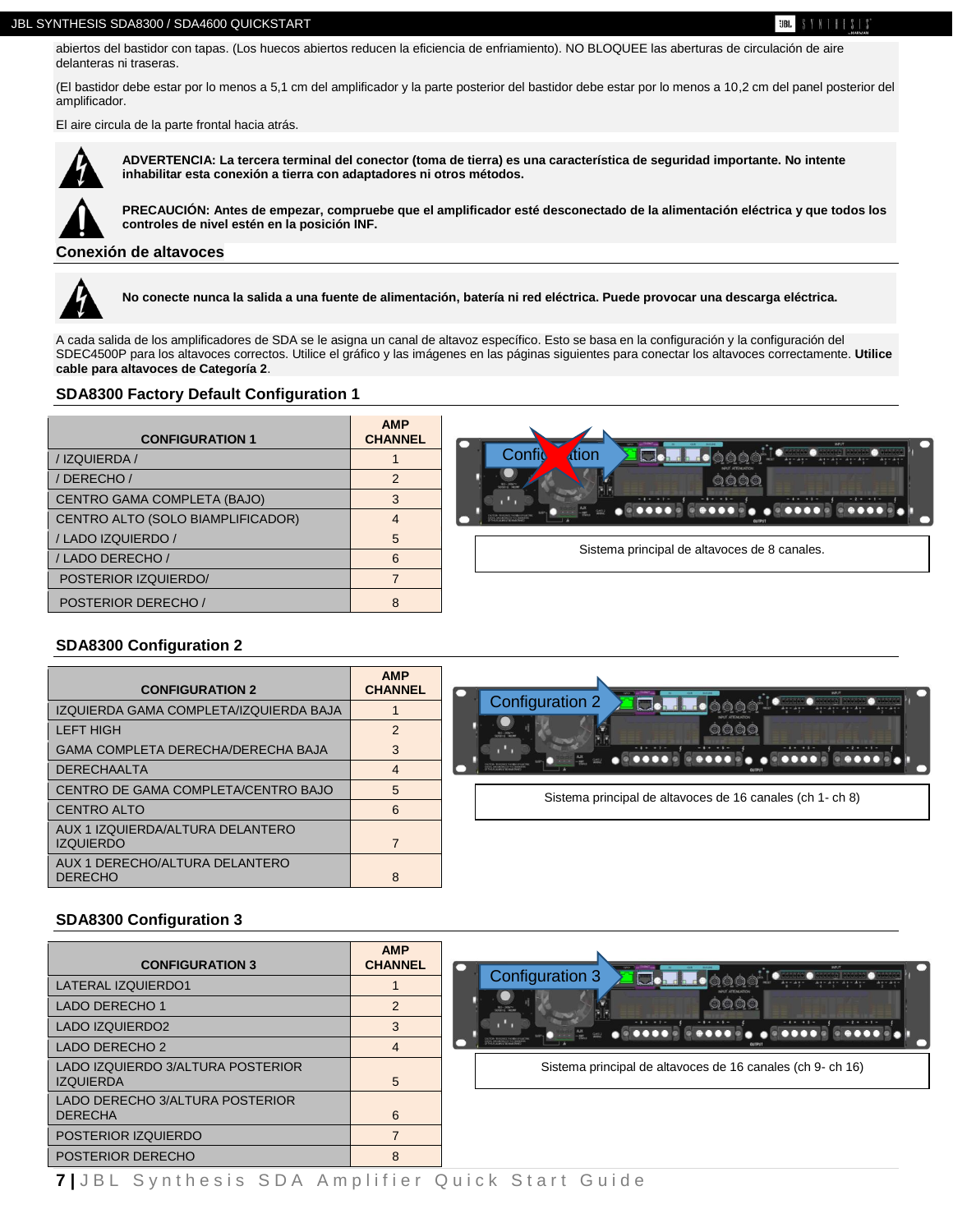## **SDA4600 Factory Default Configuration 1 (600 x 4)**

| <b>CONFIGURATION 1</b> | <b>AMP CHANNEL</b> |
|------------------------|--------------------|
| SUBWOOFER 1            |                    |
| SUBWOOFER 2            |                    |
| SUBWOOFER 3            |                    |
| SUBWOOFER 4            |                    |



Sistema de altavoz subwoofer de 4 canales.

## **SDA4600 Configuration 2 (1200 x 2)**

| <b>CONFIGURATION 2</b> | <b>AMP CHANNEL</b>                          |                                                                                                                                                                                                                                                                                     |
|------------------------|---------------------------------------------|-------------------------------------------------------------------------------------------------------------------------------------------------------------------------------------------------------------------------------------------------------------------------------------|
| SUBWOOFER 1            | 1 + [POSITIVE]<br>[POSITIVO]<br>[POSITIF]   | GNO ANTIBOARD IN CON-<br>. .<br>INPUT<br><b>BULINE</b><br><b>Configuration 2</b><br>G<br>$A + - A +  A + - A +$<br>SOUTH CON                                                                                                                                                        |
|                        | $2 + [NEGATIVE]$<br>[NEGATIVO]<br>[NÉGATIF] | $4 + +3$<br>要要要要!<br>$\max_{\mathbf{x}}\left \frac{\mathbf{x}}{\mathbf{x}}\right \left \frac{\mathbf{x}}{\mathbf{x}}\right ,$<br>099990<br>$\frac{Q_xQ_y^2}{\sqrt{2}}$<br>CAUTON-TO RIGHES THE RIGHT SIGNERS<br>WAS CALCUMBRIZED THE CENTER OF THIS RUG AT REAL REPORT.<br>CLITER D |
| SUBWOOFER 2            | $3 + [POSITIVE]$<br>[POSITIVO]<br>[POSITIF] | Sistema de altavoz en puente Subwoofer (ch1 - ch2).                                                                                                                                                                                                                                 |
|                        | $4 + [NEGATIVE]$<br>[NEGATIVO]<br>[NÉGATIF] |                                                                                                                                                                                                                                                                                     |

## **SDA4600 Configuration 3 (1200 x 2)**

| <b>CONFIGURATION 3</b> | <b>AMP CHANNEL</b>                          |                                                                                                                                           |
|------------------------|---------------------------------------------|-------------------------------------------------------------------------------------------------------------------------------------------|
| SUBWOOFER 3            | $1 + [POSITIVE]$<br>[POSITIVO]<br>[POSITIF] | OND A CHERE<br>INPUT<br>Configuration 3<br>œ.<br>愈<br>$A+\cdots A+\cdots \qquad A+\cdots A+\cdots$<br><b>NPUT ATTEMATION</b><br>$30 - 20$ |
|                        | $2 + [NEGATIVE]$<br>[NEGATIVO]<br>[NÉGATIF] | $-4 + + 3$<br>$-2++1$<br>金金金金<br>全岛岛岛<br>CALFON-TO REDUCE THE REC OF ELECTRICS                                                            |
| SUBWOOFER 4            | $3 + [POSITIVE]$<br>[POSITIVO]<br>[POSITIF] | Sistema de altavoz en puente Subwoofer (ch3 - ch4).                                                                                       |
|                        | $4 + [NEGATIVE]$<br>[NEGATIVO]<br>[NÉGATIF] |                                                                                                                                           |
|                        |                                             |                                                                                                                                           |

En el caso de cargas de baja impedancia, seleccione el tamaño de cable adecuado según la distancia entre el amplificador y el altavoz.

| <b>Distancia</b> | Tamaño del cable |
|------------------|------------------|
| HASTA 7,6 m      | 16 AWG           |
| $7.9 - 12.2$ m   | <b>14 AWG</b>    |
| $12.5 - 18.3$ m  | <b>12 AWG</b>    |
| > 18.3 m         | <b>10 AWG</b>    |
|                  |                  |





**PRECAUCIÓN: No utilice nunca cables blindados o con revestimiento metalico para el cableado de salida;**



**PRECAUCIÓN: No conecte nunca el retorno del altavoz al chasis del amplificador ya que podría dañar el amplificador.**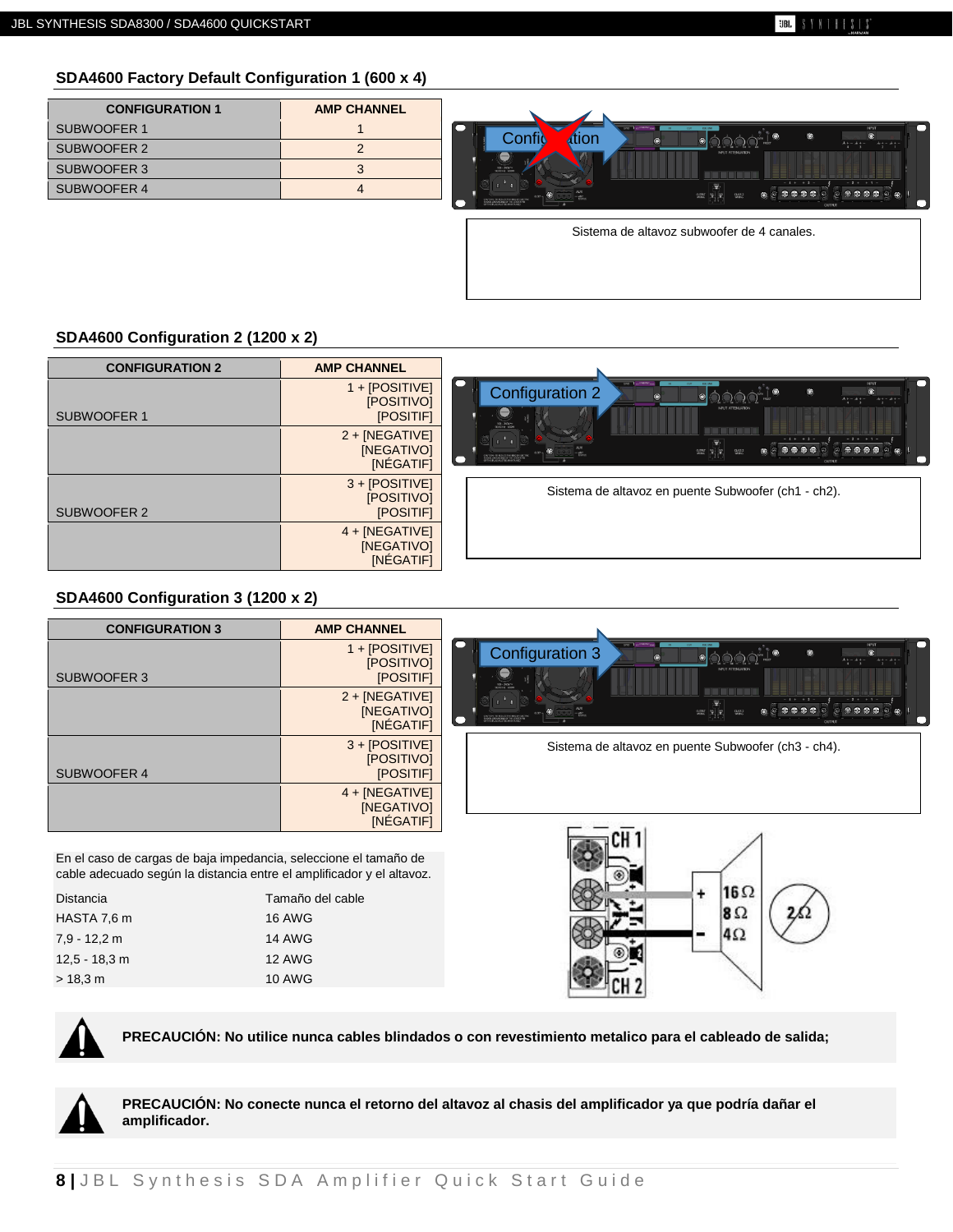

**NOTA: El cableado personalizado debe ir a cargo de personal calificado. Se necesitan cables de salida de clase 2.**

UBL.

 $3$   $1$   $1$   $1$   $1$   $1$   $3$   $1$   $3$ 



**PRECAUCIÓN: Para prevenir descargas eléctricas, no quite ninguna cubierta. No hay ninguna pieza en el interior que se deba mantener ni reparar. Solicite el mantenimiento o reparación a un técnico calificado.**

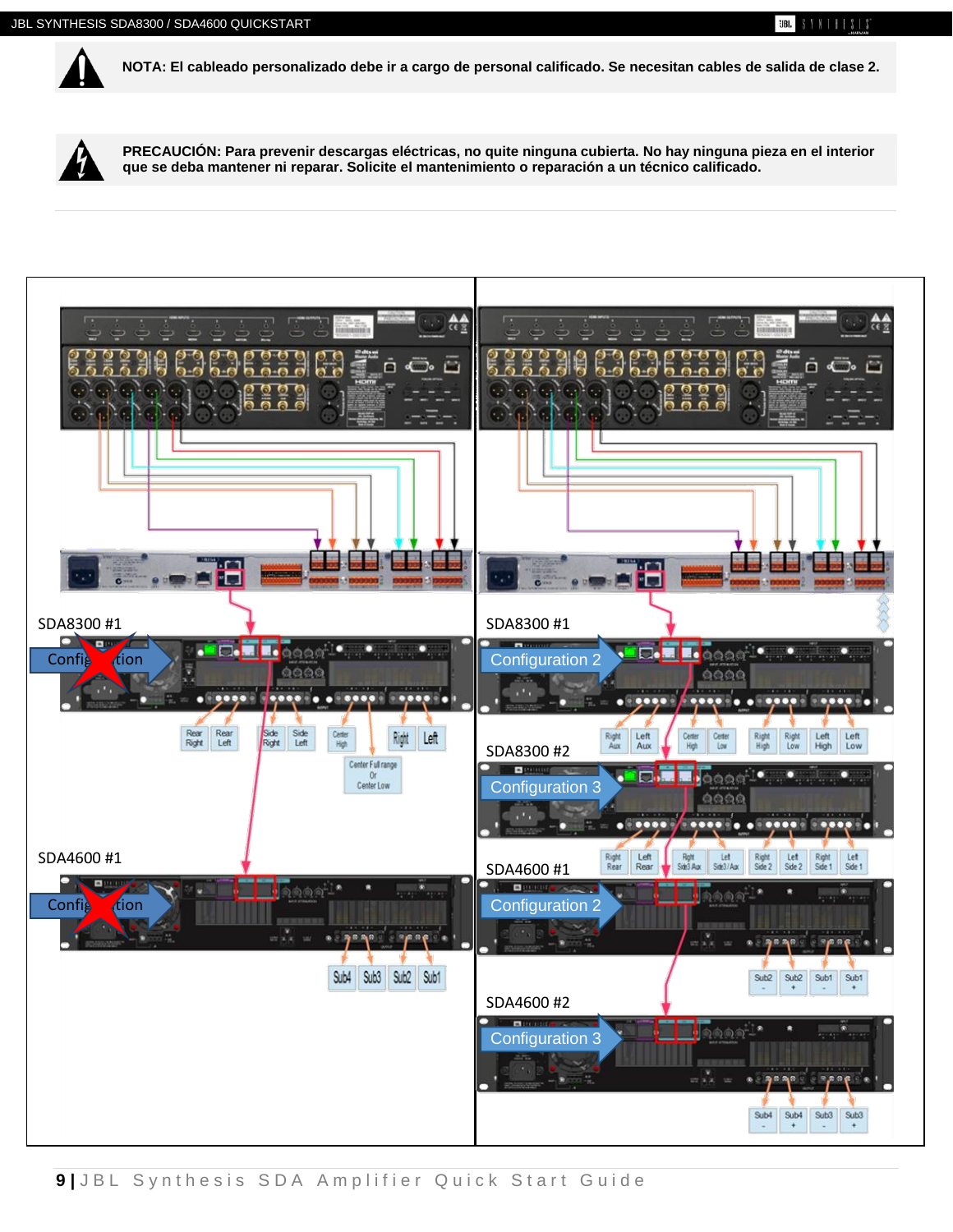## **Informations Générales**

## **SI VOUS NE LISEZ RIEN D'AUTRE DANS CE GUIDE, LISEZ CES INFORMATIONS :**



**AVERTISSEMENT : Avant de commencer l'installation de votre amplificateur, lisez et observez les Consignes de sécurité importantes du début de ce manuel.**

Les amplificateurs SDA sont préconfigurés pour fonctionner avec le SDEC4500P en utilisant un signal audio numérique BLU-LINK sur des câbles Ethernet Cat5e. Les amplificateurs ne doivent pas être connectés au réseau domestique. L'entrée audio analogique arrive sur l'entrée IN du SDEC4500P (jusqu'à 12 canaux) et sur OUT sur les SDA8300 et / ou SDA4600 sans subir de conversion numérique / analogique (jusqu'à 20 canaux en standard, extensibles jusqu'à 128 canaux).

Deux autres configurations peuvent être sélectionnées à l'aide d'un sélecteur de configuration inclus qui se branche sur l'entrée GPIO du panneau arrière.

L'amplificateur **SDA8300** est livré configuré pour un système simple 7 canaux. Le SDA8300 peut être paramétré en deux (2) autres configurations. L'utilisation des combinaisons de configurations permet au système d'obtenir une configuration simple pour un système 7 x 300 watts jusqu'à un système 16 x 300 watts avec DSP discret pour chaque canal et sorties bi-amplification actives pour les canaux gauche, centre et droit.

Le **SDA4600** est livré configuré pour un système à 4 caissons de graves (4 x 600 watts). Deux (2) autres configurations sont accessibles pour des sorties de caissons de graves pontées de forte puissance (2 x 1200 watts) avec DSP discret pour chaque sortie. Elles sont utilisées avec le traitement numérique breveté de Harman « Sound Field Management » du SDEC4500P.

Le **SDEC-4500P** contrôle tous les paramètres de filtrage des enceintes BI-AMP et de DSP, il doit être configuré avec les logiciels « JBL Synthesis ARCOS » ou « SDEC Control Panel Software v1.5 ». Rendez-vous sur www.jblsynthesis.com pour télécharger le logiciel approprié.

#### **Fusible**

Un fusible (F1) qui se trouve près de l'entrée d'alimentation IEC protège l'amplificateur d'un appel de courant CA excessif. Le fusible peut se remplacer sur site par un fusible du même type, LittelFuse 314 série F20AH 250 V. Les 8|600 et 4|250 utilisent un disjoncteur réarmable au lieu d'un fusible. Veuillez contactez le département de service de JBL pour plus d'informations.

#### **Guide étape par étape de configuration**

- **1. Connectez le préampli / processeur Surround et le SDEC4500P.**
- **2. Connectez la liaison audio numérique Blu-Link du SDEC4500P à un ou plusieurs amplificateurs SDA au moyen de câbles Ethernet Cat5e standard.**
- **3. [Facultatif] Connectez les caissons de graves amplifiés au SDEC4500P.**
- **4. Configurez le SDA8300 pour une configuration simple (8 canaux) ou double (16 canaux) et connectez les enceintes.**
- **5. Configurez le SDA4600 pour une configuration simple (4 canaux x 600 W) ou pontée (2 canaux x 1 200 W) ou une configuration double pontée et connectez les caissons de graves.**

#### **Connexion de la liaison Blu-Digital**

Le signal audio numérique est transmis en cascade d'un appareil à l'autre au moyen d'un câble Ethernet Cat5e standard. Connectez la sortie OUT du SDEC4500P à l'entrée IN du premier amplificateur. Procédez de même avec chaque amplificateur du système en raccordant OUT à IN. Vous pouvez brancher jusqu'à 60 amplificateurs avec jusqu'à 128 canaux différents.

#### **Configuration des amplificateurs**

ATTENTION Avant de commencer, veillez à ce que votre amplificateur soit débranché de l'alimentation et que toutes les commandes de niveau soient réglées sur INF.

#### **Prévoyez un refroidissement adapté**

Si vous utilisez un rack d'équipements, montez les appareils directement l'un au-dessus de l'autre. Comblez tous espaces ouverts du rack avec des obturateurs. (Les espaces ouverts réduisent

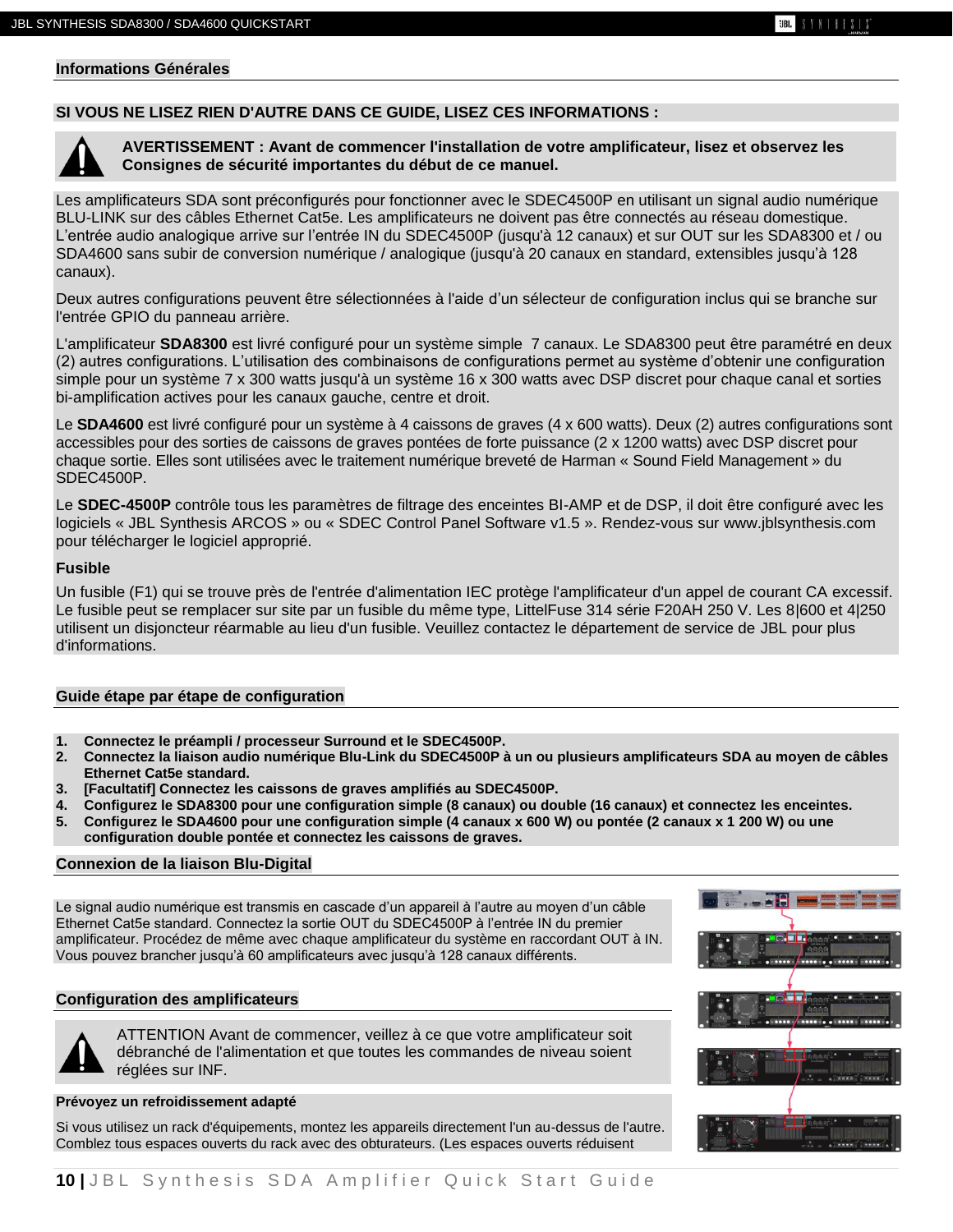l'efficacité du refroidissement.) NE MASQUEZ PAS les ouvertures d'air avant et arrière.

(Le rack doit être au minimum à 5,1 cm (2 pouces) de l'amplificateur et le dos du rack doit être au minimum à 10,2 cm (4 pouces) du panneau arrière de l'amplificateur.

Le flux d'air va de l'avant à l'arrière.



**AVERTISSEMENT : la troisième broche de ce connecteur (terre) est une caractéristique de sécurité importante. Ne tentez pas de désactiver cette connexion à la terre par l'utilisation d'un adaptateur ou par d'autres méthodes.**

Chaque amplificateur peut être configuré pour différents modes de fonctionnement en utilisant les bouchons cavaliers inclus et la prise GPIO du panneau arrière. Les bouchons sont étiquetés Configuration 2 et Configuration 3. Ne branchez rien d'autre sur la prise GPIO.

#### **Connexion des enceintes**



**Ne branchez jamais la sortie à une alimentation, une batterie ou une alimentation secteur. Ceci peut produire une électrocution.**

Chaque sortie des amplificateurs SDA est affectée à un canal d'enceinte spécifique. Il est basé sur la configuration et l'installation du SDEC4500P pour les enceintes appropriées. Utilisez le tableau et les images des pages suivantes pour brancher les enceintes correctement. **Utilisez un câble pour enceinte de catégorie 2.**

#### **SDA8300 Factory Default Configuration 1**

| <b>CONFIGURATION 1</b>           | <b>AMP</b><br><b>CHANNEL</b> | <b>BR/T</b>                               |
|----------------------------------|------------------------------|-------------------------------------------|
| LEFT / IZQUIERDA / GAUCHE        |                              | 大 内 共 決 !<br>Confid<br>dtion              |
| RIGHT / DERECHO / DROIT          |                              | Shep is 19403                             |
| LARGE BANDE (CENTRE PASSE BAS)   |                              | $-1+ + 7-$<br>$-6 + + 5 -$<br>$-2++1$     |
| CENTRE PASSE HAUT (BI-AMP. SEUL) |                              | CALCOR TERRACE THERE IS EASTER            |
| LATERAL GAUCHE                   |                              |                                           |
| <b>LATERAL DROIT</b>             | 6                            | Système d'enceintes principales 8 canaux. |
| ARRIERE GAUCHE                   |                              |                                           |
| ARRIÈRE DROIT                    | $\circ$                      |                                           |

#### **SDA8300 Configuration 2**

| <b>CONFIGURATION 2</b>                | <b>AMP</b><br><b>CHANNEL</b> | <b>BR/T</b>                                       |
|---------------------------------------|------------------------------|---------------------------------------------------|
| GAUCHE LARGE BANDE / GAUCHE PASSE BAS |                              | <b>Configuration 2</b>                            |
| <b>GAUCHE PASSE HAUT</b>              |                              |                                                   |
| DROIT LARGE BANDE / DROIT PASSE BAS   |                              | $\bullet$                                         |
| <b>DROIT PASSE HAUT</b>               | 4                            | CALTON: TERCHIC THERE US LACTE                    |
| CENTRE LARGE BANDE / CENTRE PASSE BAS | 5                            | Système d'enceintes principales 16 canaux (c1-c8) |
| <b>CENTRE PASSE HAUT</b>              |                              |                                                   |
| AUX 1 GAUCHE / HAUTEUR AVANT GAUCHE   |                              |                                                   |
| AUX 1 DROIT / HAUTEUR AVANT DROIT     | ጸ                            |                                                   |

#### **SDA8300 Configuration 3**

| <b>CONFIGURATION 3</b>                              | <b>AMP</b><br><b>CHANNEL</b> | <b>BART</b><br>バイバスマ                                                           |
|-----------------------------------------------------|------------------------------|--------------------------------------------------------------------------------|
| <b>LATERAL GAUCHE 1</b>                             |                              | <b>Configuration 3</b><br><b>TO-</b><br>$max$ $A2 - A2 - A3 - A2 - A2 - A2 - $ |
| <b>LATERAL DROIT 1</b>                              | $\mathfrak{p}$               |                                                                                |
| LATERAL GAUCHE 2                                    |                              |                                                                                |
| <b>LATERAL DROIT 2</b>                              | 4                            | <b>MOOL GROUND BY THE COMPANY</b>                                              |
| LATERAL GAUCHE 3 / HAUTEUR ARRIERE<br><b>GAUCHE</b> | 5                            | Systèmes d'enceintes principales 16 canaux (c9-c16)                            |
| LATERAL DROIT 3 / HAUTEUR ARRIERE DROIT             | 6                            |                                                                                |
| ARRIÈRE GAUCHE                                      |                              |                                                                                |
| ARRIÈRE DROIT                                       | 8                            |                                                                                |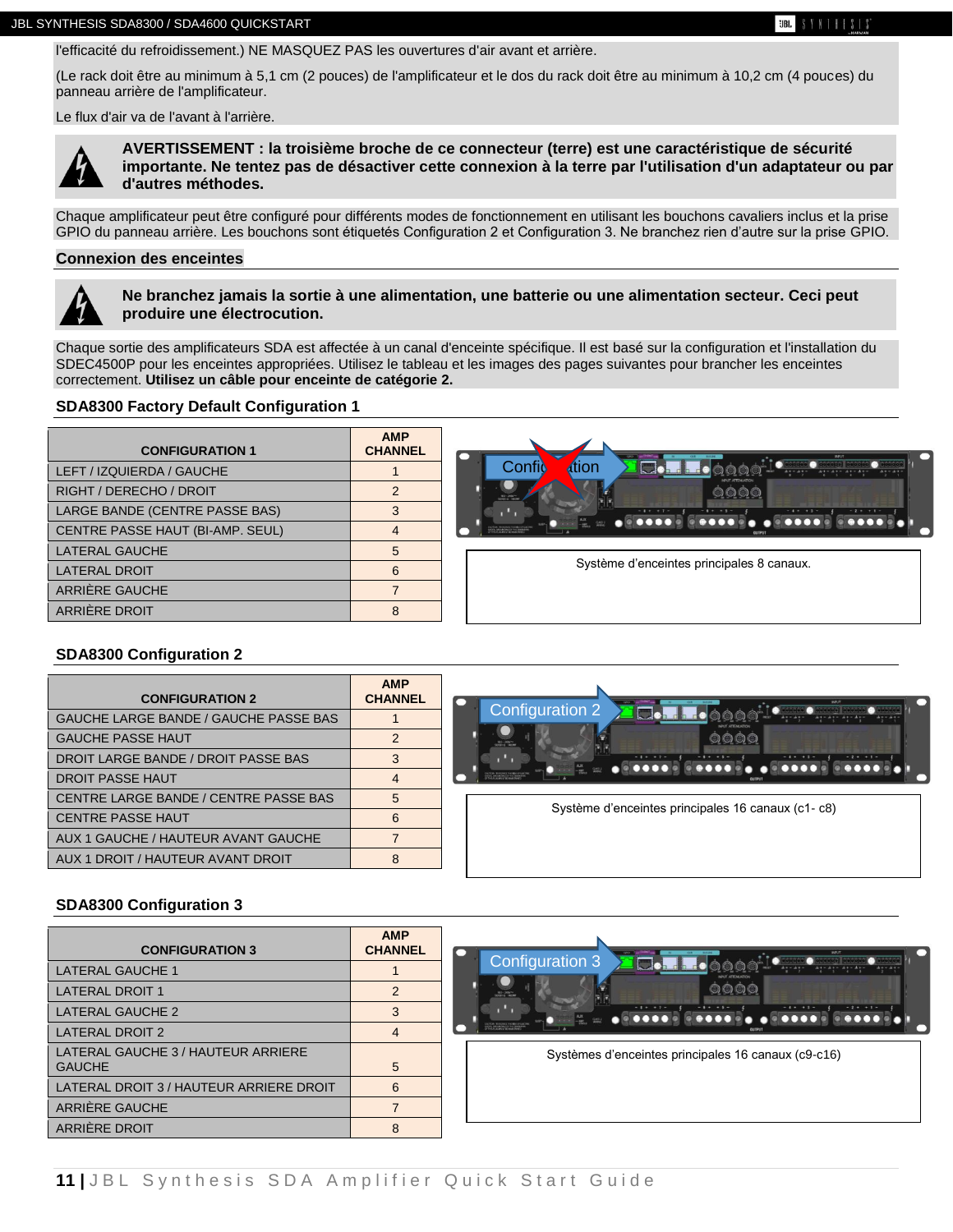#### UBL  $31111313$

## **SDA4600 Factory Default Configuration 1 (600 x 4)**

| <b>CONFIGURATION 1</b> | <b>AMP CHANNEL</b> |
|------------------------|--------------------|
| SUBWOOFER 1            |                    |
| SUBWOOFER 2            |                    |
| SUBWOOFER 3            |                    |
| SUBWOOFER 4            |                    |



Système de caissons de graves 4 canaux.

#### **SDA4600 Configuration 2 (1200 x 2)**

| <b>CONFIGURATION 2</b> | <b>AMP CHANNEL</b>            |                                                                                                                                                                                                          |
|------------------------|-------------------------------|----------------------------------------------------------------------------------------------------------------------------------------------------------------------------------------------------------|
| SUBWOOFER 1            | 1 + [POSITIVE]<br>[POSITIF]   | OND ACTIONS WAS<br>NRUT<br>Configuration 2<br>®.<br>$\bullet$<br>$A + - A + -$<br>$A + - A +$<br>INPUT ATTEMATION                                                                                        |
|                        | $2 + [NEGATIVE]$<br>[NÉGATIF] | 100-2400~                                                                                                                                                                                                |
| SUBWOOFER 2            | $3 + [POSITIVE]$<br>[POSITIF] | 命令の命じ<br>$\frac{1}{2} \left[ \frac{1}{2} \right] \left[ \frac{1}{2} \right]$<br>CAUTOR-TO REDUCE THE REC OF ELECTRIC<br>MADOL GROUNGRADO THE CENTRICIAL<br>OF THE RUSSIAN OF REASON AND<br><b>CUTFUR</b> |
|                        | 4 + [NEGATIVE]<br>[NÉGATIF]   | Système de caissons de graves ponté (c1 - c2).                                                                                                                                                           |
|                        |                               |                                                                                                                                                                                                          |

## **SDA4600 Configuration 3 (1200 x 2)**

| <b>CONFIGURATION 3</b>                                              | <b>AMP CHANNEL</b>                                 |                                                                                                  |
|---------------------------------------------------------------------|----------------------------------------------------|--------------------------------------------------------------------------------------------------|
|                                                                     | $1 + [POSITIVE]$<br><b>[POSITIVO]</b>              | ON TANTONI<br><b>Configuration 3</b><br>$A + - A + -$<br>$A + - A +$                             |
| SUBWOOFER 3                                                         | <b>[POSITIF]</b>                                   | 30.207                                                                                           |
|                                                                     | $2 + [NEGATIVE]$<br>[NEGATIVO]<br>[NÉGATIF]        | <u>a matsayin shi ne</u><br>$-4 + - + 3$<br>金金金金<br>있다 및 오<br><b>HOOK GROUNDBACK THE CENTROL</b> |
| SUBWOOFER 4                                                         | $3 + [POSITIVE]$<br>[POSITIVO]<br>[POSITIF]        | Système de caissons de graves ponté (c3 - c4).                                                   |
|                                                                     | $4 + [NEGATIVE]$<br><b>INEGATIVOI</b><br>[NÉGATIF] |                                                                                                  |
| Pour les charges à faible impédance, sélectionnez le calibre de fil |                                                    |                                                                                                  |

approprié en fonction de la distance de l'amplificateur à l'enceinte.

| <b>Distance</b>         | Calibre du fil |
|-------------------------|----------------|
| Jusqu'à 7,6 m (25 pi.)  | <b>16 AWG</b>  |
| 7,9-12,2 m (26-40 pi.)  | <b>14 AWG</b>  |
| 12,5-18,3 m (41-60 pi.) | <b>12 AWG</b>  |
| $> 18.3$ m (60 pi.)     | <b>10 AWG</b>  |
|                         |                |



**ATTENTION : N'utilisez jamais de câble blindé pour le câblage de sortie.**

**ATTENTION : Ne branchez jamais le retour d'une enceinte au châssis de l'amplificateur, ceci peut endommager l'amplificateur.**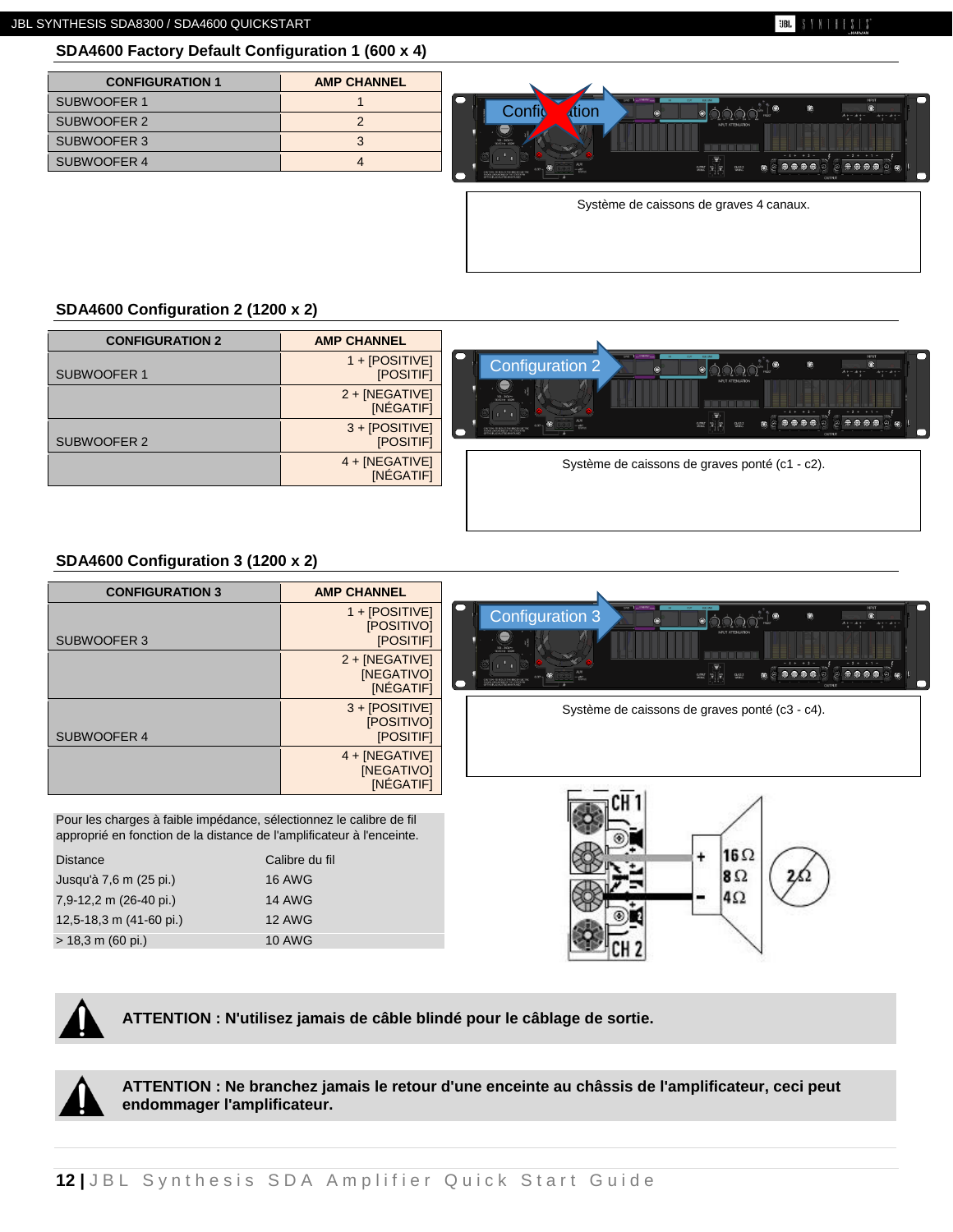

**REMARQUE : Un câblage spécifique doit effectué uniquement par un personnel qualifié. Un câblage de sortie de catégorie 2 est requis.**

**ATTENTION : Pour prévenir tout risque d'électrocution, ne retirez pas les capots. Cet appareil ne contient aucune pièce réparable par l'utilisateur. Confiez l'entretien à un technicien qualifié.**

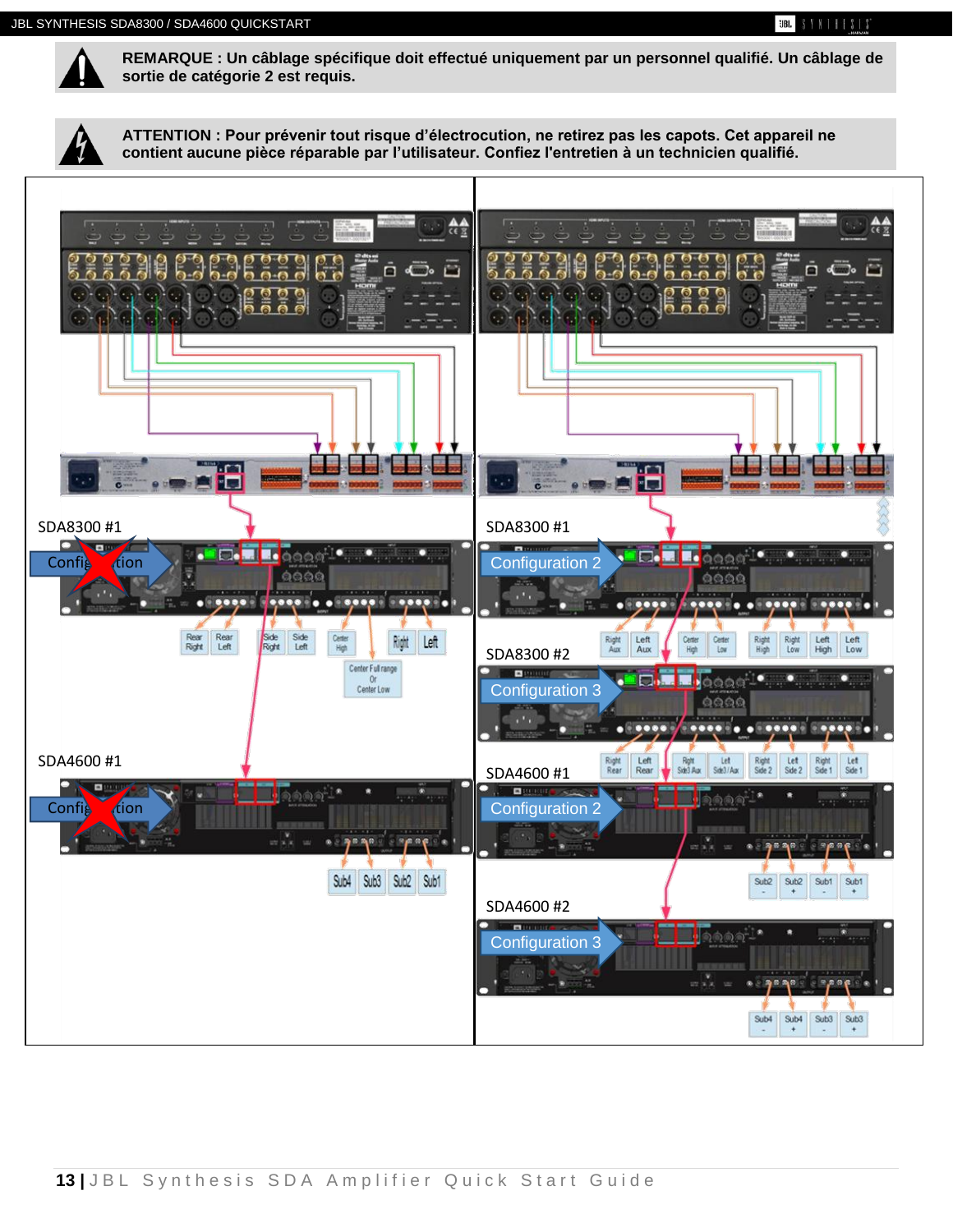**General Information /** 일반 정보

### 이 가이드에서 최소한 이 정보는 읽어 보십시오**.**

## 경고**:** 앰프 설치를 시작하기 전에 본 설명서의 시작 부분에 있는 중요한 안전 지침을 읽고 반드시 준수하십시오**.**

SDA 앰프는 Cat5e 이더넷 케이블을 통해 BLU-LINK 디지털 오디오 신호를 사용하여 SDEC4500P와 작동하도록 사전 구성되어 있습니다. 앰프를 홈 네트워크에 연결하면 안 됩니다. 아날로그 오디오 입력은 디지털에서 아날로그로 변환을 거치지 않고 SDEC4500P로 IN되고(최대 12채널) SDA8300 및/또는 SDA4600으로 OUT됩니다. 최대 20채널이 표준이며, 128채널로 확장 가능합니다.

포함된 선택 트리거를 사용하여 후면 패널의 GPIO 입력에 연결된 두 가지 대체 구성을 선택합니다.

**SDA8300** 앰프는 단순 7채널 시스템으로 구성되어 출하됩니다. SDA8300은 두(2) 가지 추가 구성을 이용할 수 있습니다. 이러한 구성을 조합하여 시스템이 단순한 7 x 300W 시스템에서 좌측-중앙-우측에 활성화된 바이 앰프 출력이 있는 각 채널에 대한 별도의 DSP가 적용된 최대 16 x 300W까지 출력할 수 있습니다.

**SDA4600**은 4채널 서브우퍼로 구성되어 출하됩니다(4 x 600W). 각 출력을 위한 별도 채널 DSP가 적용된 브리지 고성능 서브우퍼 출력(2 x 1200W)에 대해 최대 두(2) 개의 추가 구성을 이용할 수 있습니다. 이러한 구성은 SDEC4500P에서 Harman의 특허 받은 "Sound Field Management"와 함께 사용합니다.

**SDEC-4500P**는 크로스오버 설정에서 모든 DSP 및 바이 앰프(BI-AMP) 스피커를 제어하며 "JBL Synthesis ARCOS" 소프트웨어 또는 "SDEC Control Panel Software v1.5"로 구성해야 합니다. [www.jblsynthesis.com](http://www.jblsynthesis.com/)으로 이동하여 알맞은 소프트웨어를 다운로드하십시오.

#### **Step by Step Setup Guide /** 단계별 설치 가이드

- **1.** 프리앰프**/**서라운드 프로세서 및 **SDEC4500P**를 연결합니다
- **2.** 표준 이더넷 **Cat5e** 케이블을 사용하여 **Blu-Link** 디지털 오디오 링크를 **SDEC4500P**에서 **SDA** 앰프로 연결합니다
- **3. [**옵션**]** 전원이 공급된 서브우퍼를 **SDEC4500P**에 연결합니다
- **4.** 단일**(8**채널**)** 또는 이중 장치**(16**채널**)** 구성에 대해 **SDA8300**을 설치하고 스피커를 연결합니다
- **5.** 단일**(4**채널 **x 600W)** 또는 브리지**(2**채널 **x 1200W)** 또는 브리지 이중 장치 구성에 대해 **SDA4600**을 설치하고 서브우퍼를 연결합니다

#### **Blu-Link Digital Connection / Blu-Link** 디지털 연결

디지털 오디오가 장치에서 다음 장치로 표준 Cat5e 패치 케이블을 사용하여 데이지 체인에 전송됩니다. SDEC4500P의 OUT을 첫 번째 앰프의 IN에 연결합니다. 계속해서 시스템의 각 앰프를 OUT에서 IN으로 연결합니다. 최대 60개의 앰프를 최대 128개의 개별 채널에 연결할 수 있습니다.

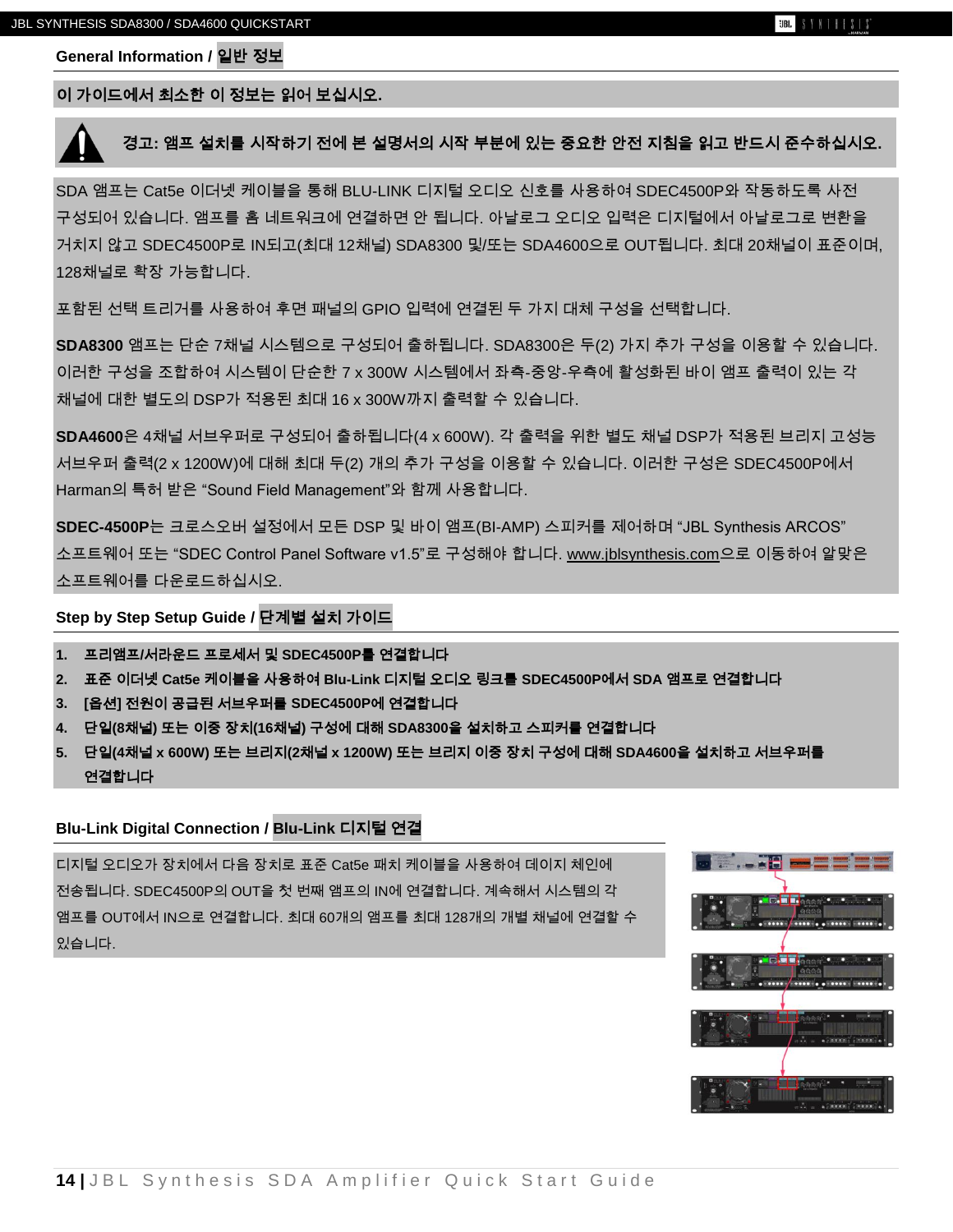#### **Amplifier Configuration /** 앰프 구성



#### 적절한 냉각 확인

장비 랙을 사용할 경우, 여러 장치를 겹쳐서 장착하십시오. 블랭크 패널로 랙의 열린 공간을 모두 닫으십시오(열린 공간은 냉각 효율을 저하시킵니다). 전면이나 후면 공기 구멍을 막지 마십시오.

랙은 앰프에서 최소 5.1cm(2인치) 떨어져야 하며 랙의 후면은 앰프 후면 패널에서 최소 10.2cm(4인치) 떨어져야 합니다.

공기는 그림 2와 같이 앞에서 뒤로 흐릅니다.

경고**:** 이 커넥터의 세 번째 막대**(**접지**)**는 중요한 안전 기능입니다**.** 어댑터나 다른 방법을 사용하여 이 접지 연결을 비활성화하려고 하지 마십시오**.**

포함된 점퍼 플러그와 후면 패널의 GPIO 포트를 사용하여 각 앰프를 다른 작동 모드로 구성할 수 있습니다. 플러그는 "구성 2" 및 "구성 3"이라는 라벨이 부착되어 있습니다. GPIO 포트에 다른 것을 연결하지 마십시오.

#### **Speaker Connection /** 스피커 연결

출력 장치를 전원 공급 장치, 배터리 또는 주 전원에 절대로 연결하지 마십시오. 감전될 수 있습니다.

SDA 앰프의 각 출력은 특정 스피커 채널에 할당되어 있습니다. 이는 올바른 스피커에 대한 구성 및 SDEC4500P의 설치에 따릅니다. 다음 페이지의 도표와 그림을 이용하여 스피커를 알맞게 연결하십시오. 카테고리 **2** 스피커 케이블을 사용하십시오.

#### **SDA8300 Factory Default Configuration 1 / SDA8300** 공장 기본 구성 **1**

| CONFIGURATION 1 /구성 1                            | <b>AMP</b><br><b>CHANNEL/</b><br>앰프 채널 | <b>TELEVISION</b><br><b>Cont</b><br><b>Aion</b>   |
|--------------------------------------------------|----------------------------------------|---------------------------------------------------|
| LEFT / 좌측                                        |                                        | ◢                                                 |
| RIGHT /우측                                        | 2                                      | <b>Maria Monda de Caractería de Caractería</b>    |
| CENTER FULL RANGE (CENTER LOW)<br>중앙 풀레인지(중앙 로우) | 3                                      |                                                   |
| CENTER HIGH (BI-AMP ONLY)<br>중앙 하이(바이 앰프 전용)     | $\overline{4}$                         | 8 channel main speaker system.<br>8채널 메인 스피커 시스템. |
| SIDE LEFT /측면 좌측                                 | 5                                      |                                                   |
| SIDE RIGHT /측면 우측                                | $6\phantom{1}$                         |                                                   |
| REAR LEFT /후면 좌측                                 | $\overline{7}$                         |                                                   |
| REAR RIGHT /후면 우측                                | 8                                      |                                                   |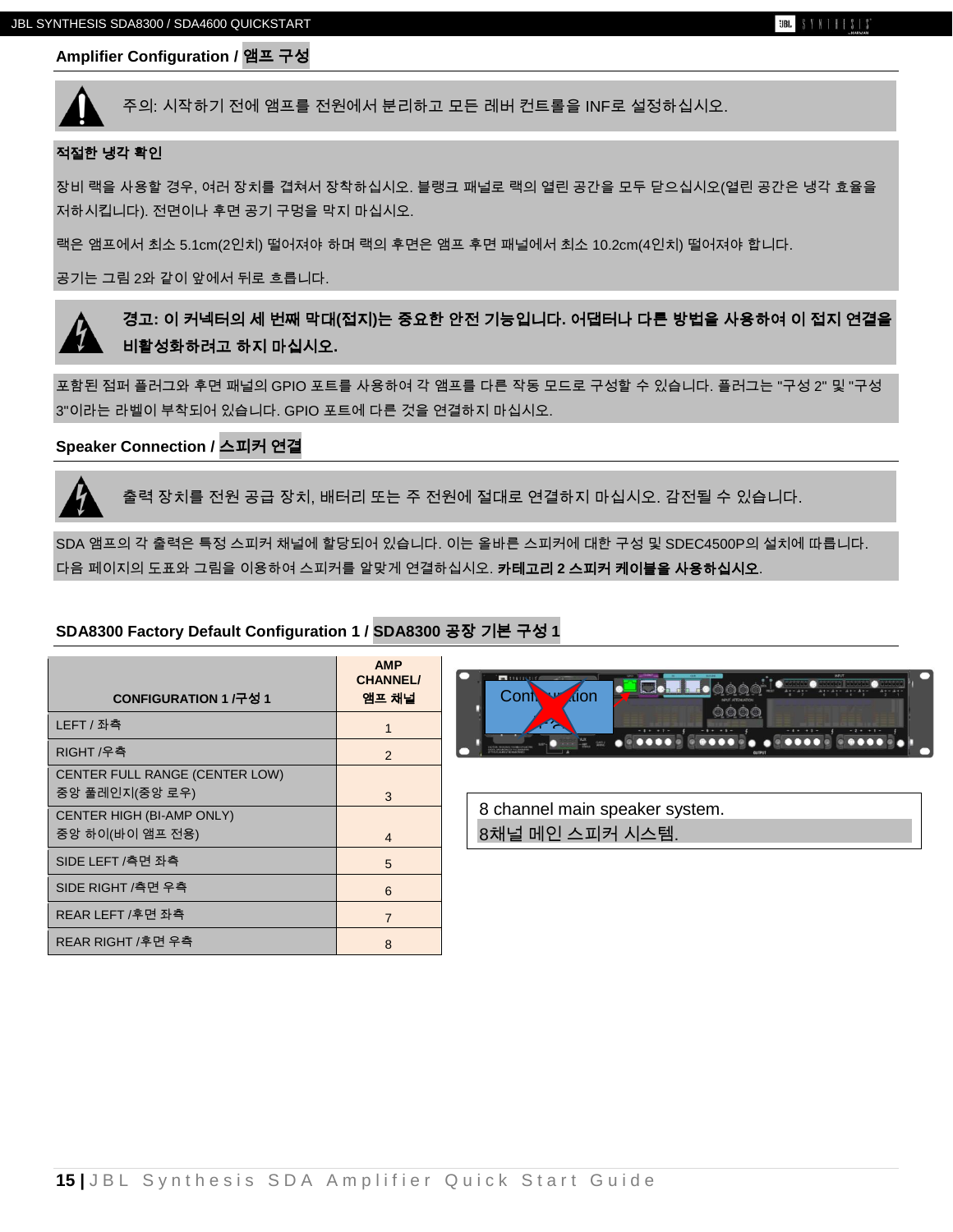#### **JBL** SYNTHESIS

## **SDA8300 Configuration 2 / SDA8300** 구성 **2**

|                                       | <b>AMP</b><br><b>CHANNEL/</b> |
|---------------------------------------|-------------------------------|
| CONFIGURATION 2 /구성 2                 | 앰프 채널                         |
| LEFT FULL RANGE / LEFT LOW            |                               |
| 좌측 풀레인지 / 좌측 로우                       | $\mathbf{1}$                  |
| I FFT HIGH                            |                               |
| 좌측 하이                                 | 2                             |
| RIGHT FULL RANGE / RIGHT LOW          |                               |
| 우측 풀레인지 / 우측 로우                       | 3                             |
| <b>RIGHT HIGH</b>                     |                               |
| 우측 하이                                 | $\overline{4}$                |
| <b>CENTER FULL RANGE / CENTER LOW</b> |                               |
| 중앙 풀레인지 / 중앙 로우                       | 5                             |
| <b>CENTER HIGH</b>                    |                               |
| 중앙 하이                                 | 6                             |
| AUX 1 LEFT / HEIGHT LEFT FRONT        |                               |
| AUX 1 좌측 / HEIGHT 좌측 전면               | $\overline{7}$                |
| AUX 1 RIGHT / HEIGHT RIGHT FRONT      |                               |
| AUX 1우측 / HEIGHT 우측 전면                | 8                             |



16 channel main speaker system (ch 1- ch 8) 16채널 메인 스피커 시스템(채널 1 ~ 8)

#### **Fuse**

A fuse (F1) located near the IEC power inlet protects the amplifier from excessive AC current draw. The fuse is field replaceable. Replace with same type fuse; LittelFuse 314 Series F20AH 250V. The 8|600 and 4|250 utilize a resettable breaker instead of a fuse. Please contact JBL Service department for more information.

## 퓨즈

IEC 전원 입구 근처의 퓨즈(F1)가 앰프의 과도한 AC 전류 소비를 방지합니다. 퓨즈는 같은 형식의 퓨즈(LittelFuse 314 시리즈 F20AH 250v)로 현장에서 교체할 수 있습니다. 8|600 및 4|250은 퓨즈 대신 리셋 가능한 브레이커를 사용합니다. 자세한 내용은 JBL Service 부서로 문의하십시오.

## **SDA8300 Configuration 3 / SDA8300** 구성 **3**

|                                  | <b>AMP</b><br><b>CHANNEL/</b> |
|----------------------------------|-------------------------------|
| CONFIGURATION 3 /구성 3            | 앰프 채널                         |
| SIDE LEFT 1                      |                               |
| 측면 좌측 1                          | $\mathbf{1}$                  |
| SIDE RIGHT 1                     |                               |
| 측면 우측 1                          | $\mathcal{P}$                 |
| SIDE LEFT 2                      |                               |
| 측면 좌측 2                          | 3                             |
| SIDE RIGHT 2                     |                               |
| 측면 우측 2                          | $\overline{4}$                |
| SIDE LEFT 3 / HEIGHT LEFT REAR   |                               |
| 측면 좌측 3 / HEIGHT 좌측 후면           | 5                             |
| SIDE RIGHT 3 / HEIGHT RIGHT REAR |                               |
| 측면 우측 3 / HEIGHT 우측 후면           | 6                             |
| <b>REAR I FFT</b>                |                               |
| 후면 좌측                            | $\overline{7}$                |
| <b>REAR RIGHT</b>                |                               |
| 후면 우측                            | 8                             |



16 channel main speaker system (ch 9- ch 16) 16채널 메인 스피커 시스템(채널 9 ~ 16)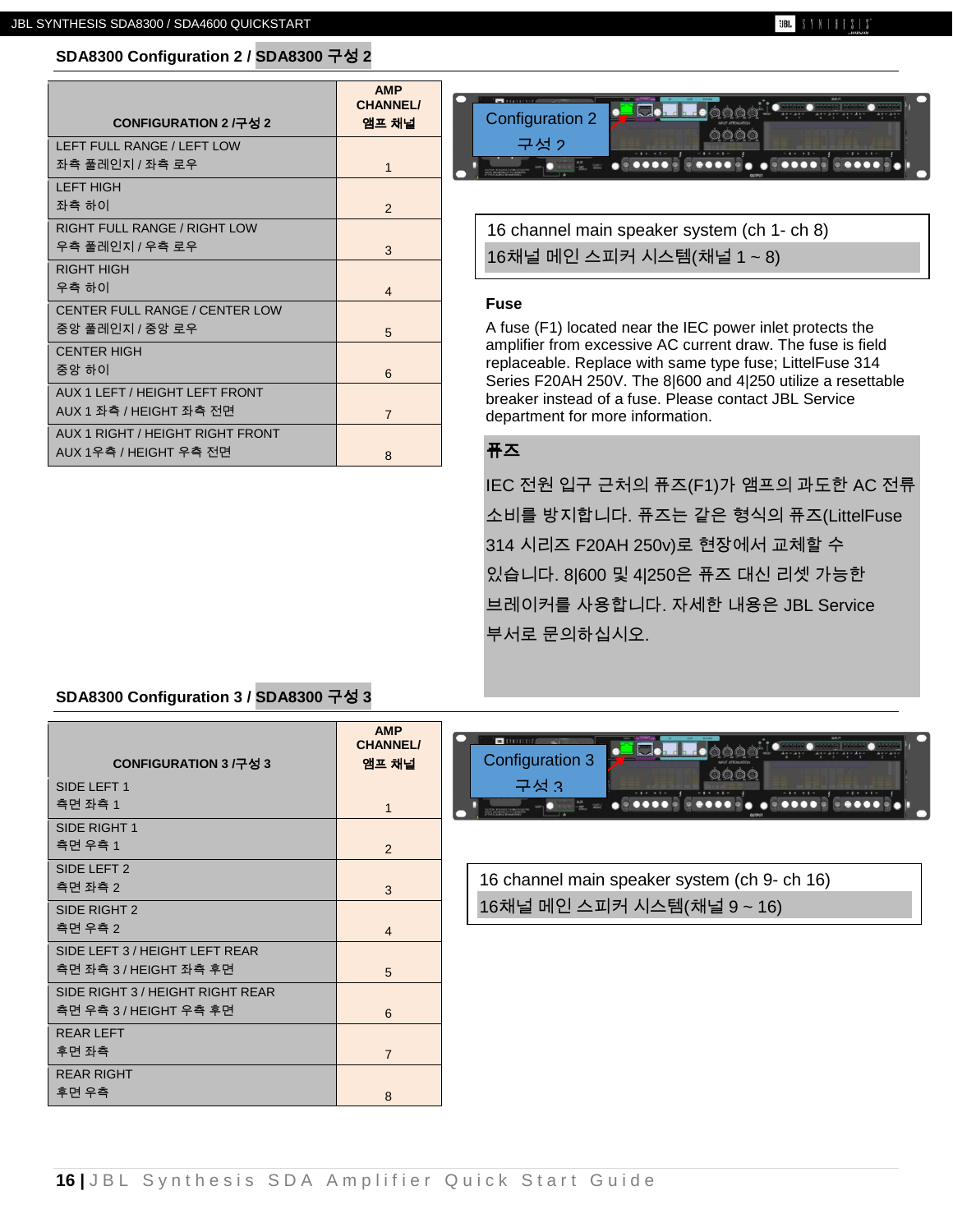## **JBL** SYNTHESIS<sup>\*</sup>

## **SDA4600 Factory Default Configuration 1 / SDA4600** 공장 구성 **1**

| CONFIGURATION 1 /구성 1 | <b>AMP CHANNEL/</b><br>앰프 채널 | ON LOCATION IN OF BUILD<br>. .<br>INPUT<br><b>M</b> URICA<br>ø.<br><b>Site</b><br>$A + - A +  A + - A +$<br>Cont<br><b>Alon</b> |
|-----------------------|------------------------------|---------------------------------------------------------------------------------------------------------------------------------|
| SUBWOOFER 1<br>서브우퍼 1 |                              | NPUT ATTEMANTCH<br>△<br><b>The Common Street</b><br>Ξ                                                                           |
| SUBWOOFER 2           |                              | 2021年<br>M/TON-TO RIDAKT THE RISK OF EUCTI<br>MAXIM CANADA DE CINTINAS                                                          |
| 서브우퍼 2                | 2                            |                                                                                                                                 |
| SUBWOOFER 3           |                              |                                                                                                                                 |
| 서브우퍼 3                | 3                            | 4 channel subwoofer speaker system.                                                                                             |
| SUBWOOFER 4           |                              | 4채널 서브우퍼 스피커 시스템.                                                                                                               |
| 서브우퍼 4                |                              |                                                                                                                                 |

## **SDA4600 Configuration 2 / SDA4600** 구성 **2**

| CONFIGURATION 2 /구성 2 | <b>AMP CHANNEL/</b><br>앰프 채널 | r :<br><b>International Communication</b><br>INPUT<br>$A + A +$<br>Configuration 2                                                                                                                                                                       |
|-----------------------|------------------------------|----------------------------------------------------------------------------------------------------------------------------------------------------------------------------------------------------------------------------------------------------------|
| SUBWOOFER 1<br>서브우퍼 1 | 1 + [POSITIVE]<br>1 + [양극]   | 구성 2<br>最高级的问<br>向全面负责                                                                                                                                                                                                                                   |
|                       | $2 + [NEGATIVE]$<br>2 + [음극] | $\begin{array}{ c c c c c }\hline \text{conv.} & \text{if} & \text{if} & \text{if} \\ \hline \text{conv.} & \text{if} & \text{if} & \text{if} \\ \hline \end{array}$<br>CAUTON-TO REDUCE THE REC OF ELECTRIC<br>MADOL GROUNGING IN THE CENTRICIAL<br>- 1 |
| SUBWOOFER 2<br>서브우퍼 2 | $3 + [POSITIVE]$<br>3 + [양극] | Bridged Subwoofer speaker system (ch1 - ch2).                                                                                                                                                                                                            |
|                       | $4 + [NEGATIVE]$<br>4 + [음극] | 브리지 서브우퍼 스피커 시스템(채널 1~2).                                                                                                                                                                                                                                |

| 낮은 임피던스 부하의 경우 앰프에서 스피커까지의   |       |  |  |  |
|------------------------------|-------|--|--|--|
| 거리를 기반으로 적합한 크기의 전선을 선택하십시오. |       |  |  |  |
| 거리                           | 전선 크기 |  |  |  |
| 최대 7.6m(25피트)                | 16AWG |  |  |  |
| 7.9 ~ 12.2m(26 ~ 40피트)       | 14AWG |  |  |  |
| 12.5 ~ 18.3m(41 ~ 60피트)      | 12AWG |  |  |  |
| > 18.3m(60피트 )               | 10AWG |  |  |  |
|                              |       |  |  |  |



주의**:** 출력 배선에 차폐된 케이블을 절대로 사용하지 마십시오**.**

주의**:** 스피커를 앰프 섀시에 절대로 재연결하지 마십시오**.** 앰프가 손상될 수 있습니다**.**



주**:** 맞춤형 배선은 유자격자만 수행해야 합니다**. 2**등급 출력 배선이 필요합니다**.**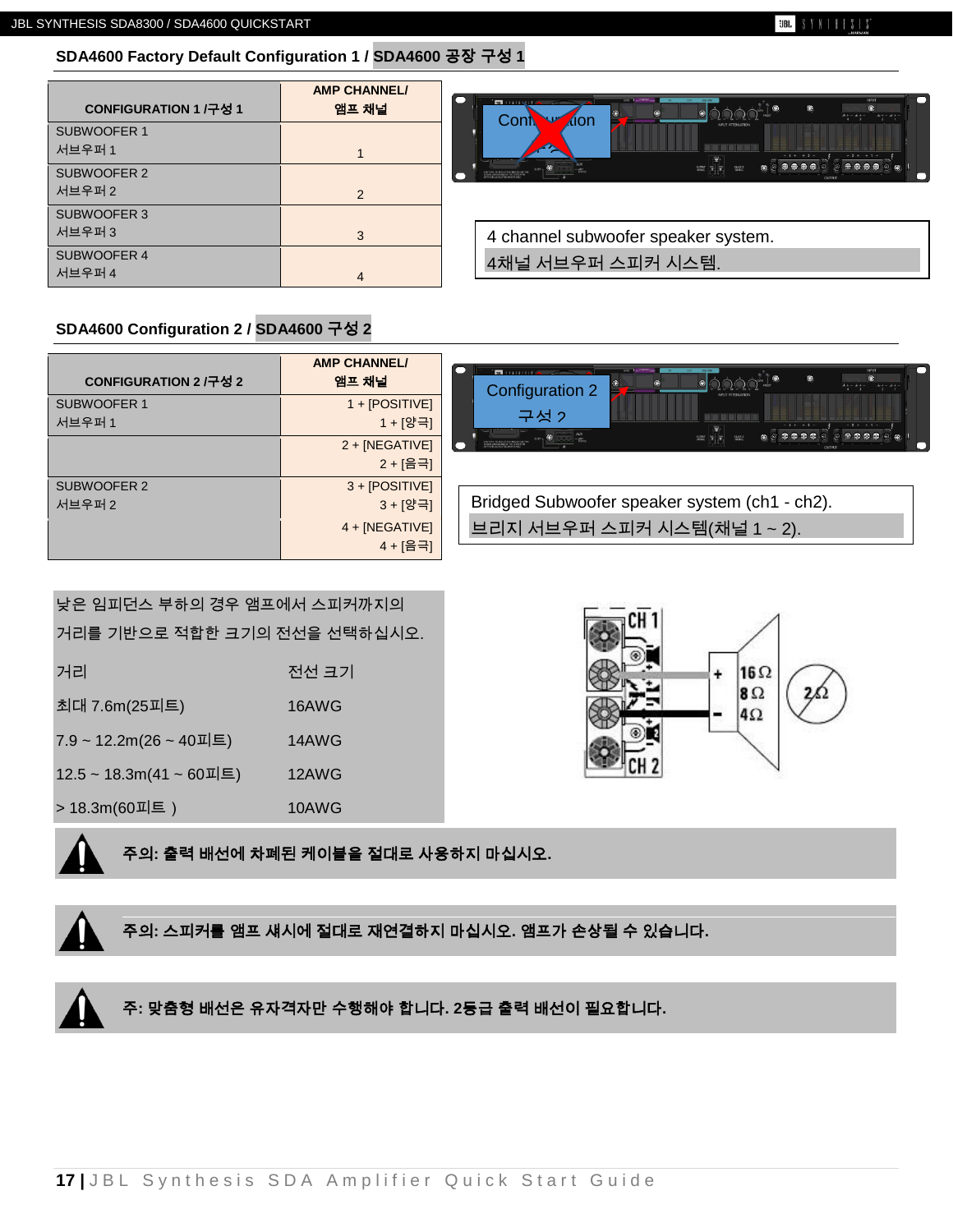**SDA4600 Configuration 3 / SDA4600** 구성 **3**

| SDA4600 Configuration 3 / SDA4600 구성 3 |  |
|----------------------------------------|--|
|                                        |  |

| CONFIGURATION 3 /구성 3 | <b>AMP CHANNEL/</b><br>앰프 채널                        |
|-----------------------|-----------------------------------------------------|
| SUBWOOFER 3<br>서브우퍼 3 | $1 + [POSITIVE]$<br>1 + [양극]                        |
|                       | $2 + [NEGATIVE]$<br>2 + [음극]                        |
| SUBWOOFER 4<br>서브우퍼 4 | 3 + [POSITIVE]<br>3 + [양극]                          |
|                       | $4 + [NEGATIVE]$<br>$\overline{1}$ . $\overline{1}$ |

주의**:** 감전을 방지하려면 커버를 제거하지 마십시오**.** 장비 내부에는 사용자가 수리할 수 있는 부품이 없습니다**.**  자격을 갖춘 기술자에게 수리를 의뢰하십시오**.**







16 Ω

 $8\Omega$ 4Ω

Ŧ

Bridged Subwoofer speaker system (ch3 - ch4) 브리지 서브우퍼 스피커 시스템(채널 3 ~ 4).